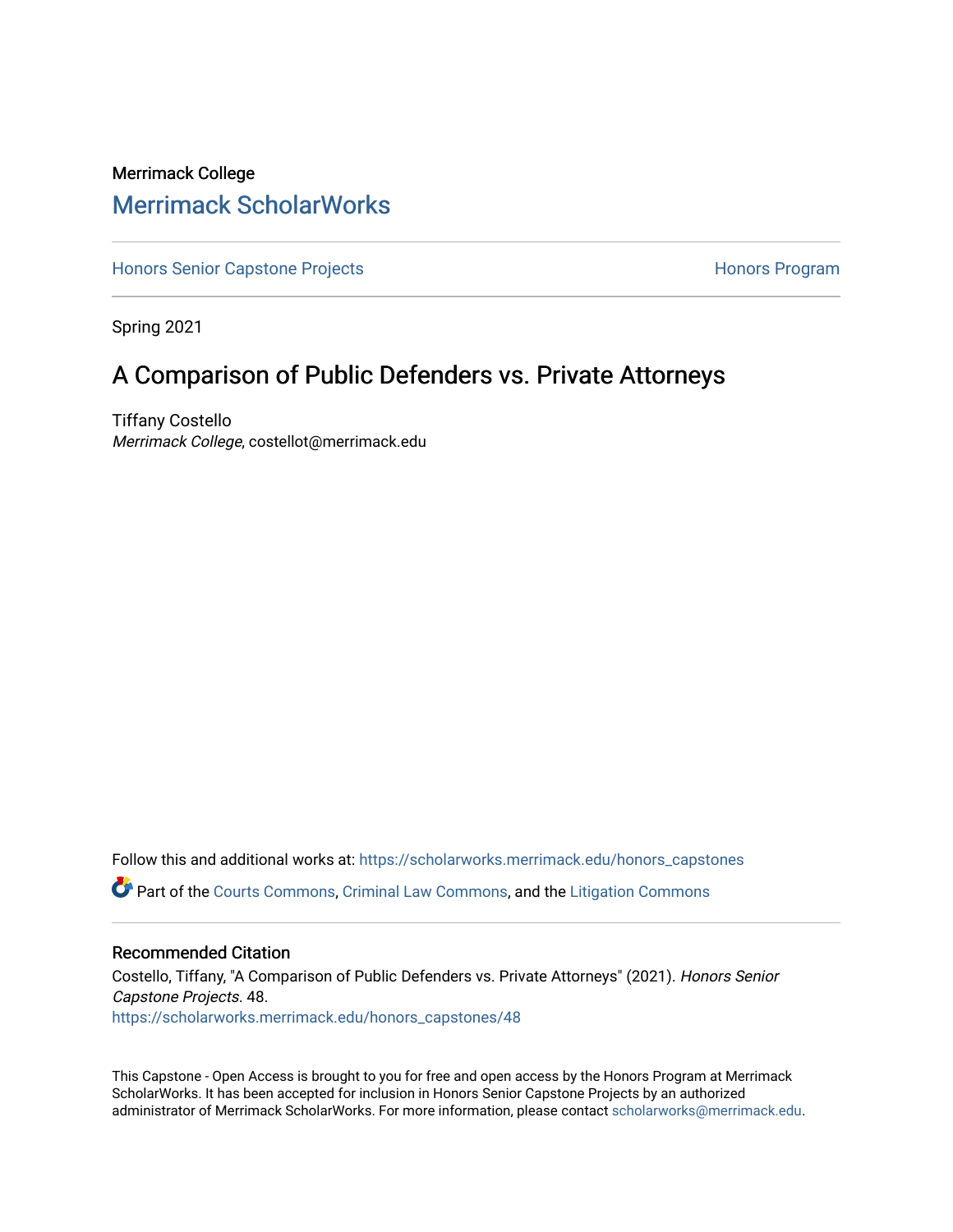A Comparison of Public Defenders vs. Private Attorneys Tiffany Costello Honors Senior Capstone Project Fall 2019 Merrimack College Advised by Nicole Frisch-Scott, Ph.D.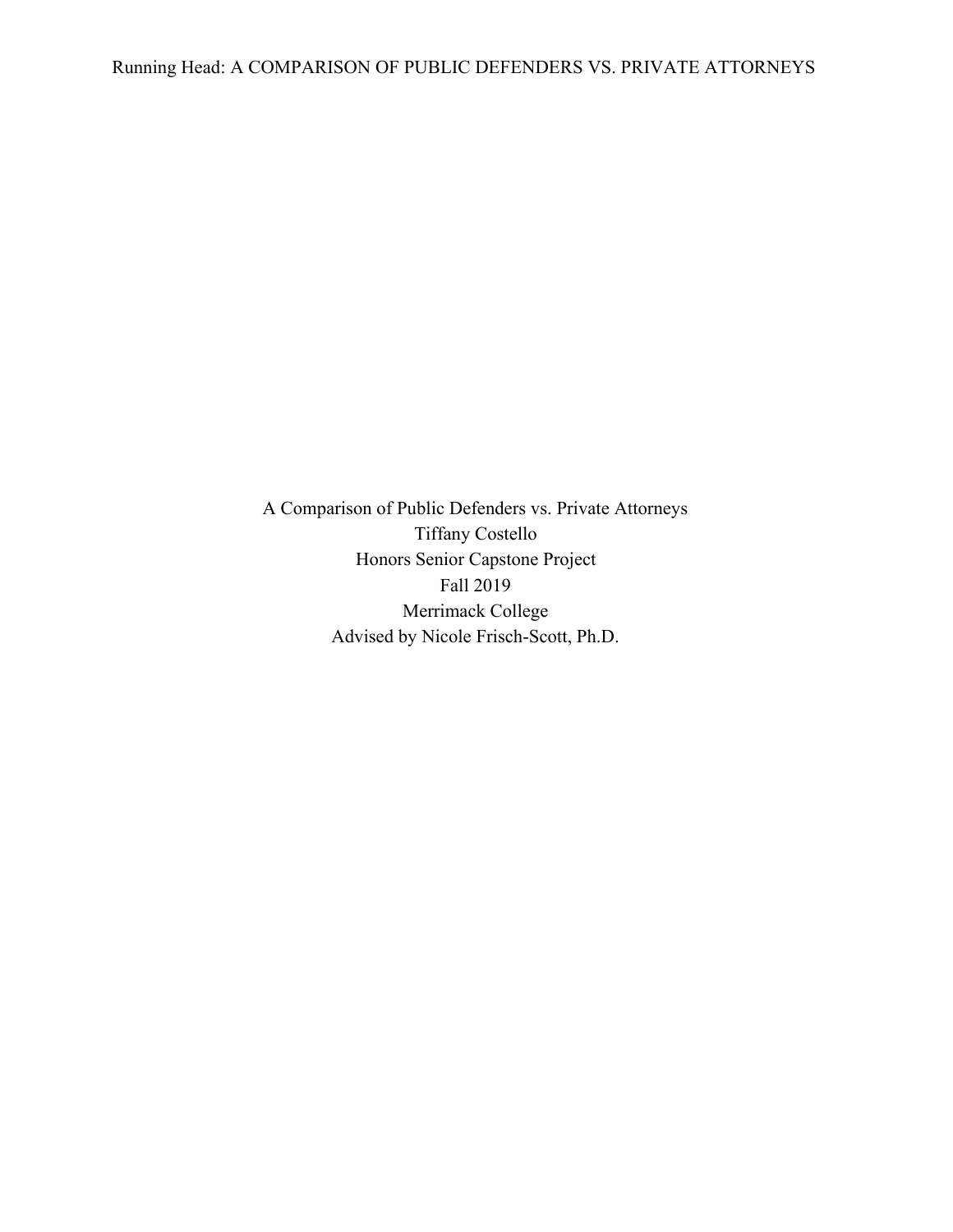#### **Abstract**

This study seeks to determine whether there are any differences in conviction rates or client satisfaction between public defenders and private attorneys in state or federal courts. Although researchers have spent time examining differences between attorney type and client satisfaction or conviction rates, little information exists on the assessment of attorney type in the federal system. The study will consist of a two-part survey with approximately twenty-seven closed-ended questions about client satisfaction, conviction, court, and attorney type. The target population will be any criminal defendant in federal or state court with an attorney. In this study, the sampling method will be a two-stage cluster, stage one will be both federal and state courts, and stage two will be defendants within the selected courts. There will be a total of one thousand cases to collect information on numerous defendants. The data will be quantitative and analyzed using regression analysis to determine whether there is a relationship between attorney type and client satisfaction or conviction rates. Based on prior research, the hypothesis is that defendants with private attorneys in the state court system would have greater client satisfaction and lower conviction rates than their counterparts.

**Keywords:** Private Attorneys, Public Defenders, Conviction Rates, Client Satisfaction, Criminal Courts, Federal Sentencing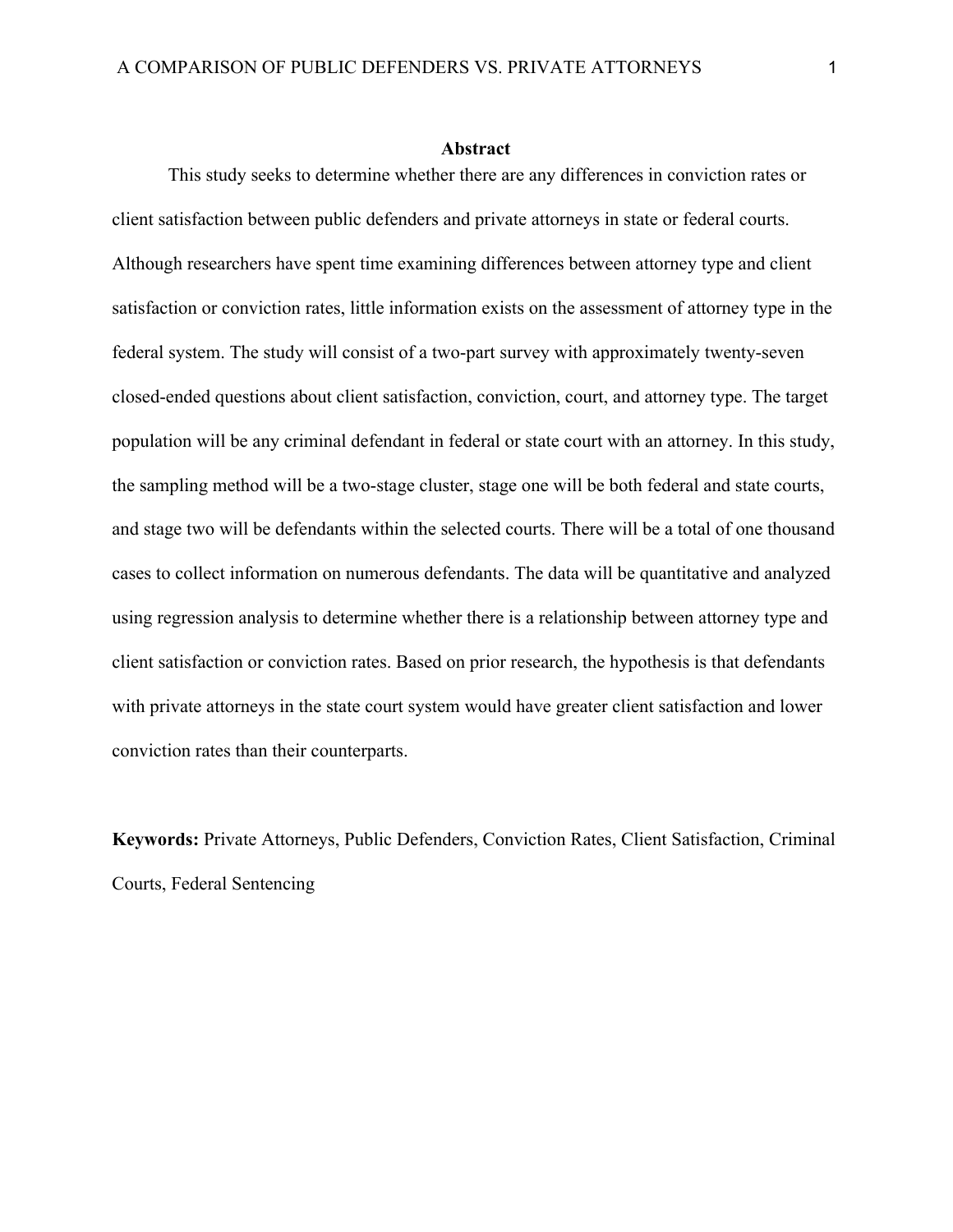#### **Introduction**

The research question at hand is, "Is there a difference in conviction rates or client satisfaction between public defenders and private attorneys in state and federal courts?" The motivation behind this question is that there is a lack of research on the phenomenon. Previous studies have only examined attorney type with either conviction rates or client satisfaction in state courts. There is very little information on federal courts. Ultimately, defendants' case dispositions are in the hands of their attorney's ability to represent them in court proceedings. Defendants have legal counsel to represent them in a fair and unbiased way, and if their legal counsel does not do so, then there is no point in having an attorney. Mass incarceration is an issue in the United States, and is it possibly because of the way that attorneys represent defendants? Defendants should be receiving the same quality of representation whether it is a public defender or private attorney. Equality is the cornerstone of the justice system. If any inequality or discrimination is happening, then we are not following our system's beliefs. Indigent defendants are already at a disadvantage. Indigent defendants do not have the same opportunities, such as education and employment, so if they are not represented equally compared to those who can hire a private attorney, then this is not right. Public defenders would be going against our nation's principles.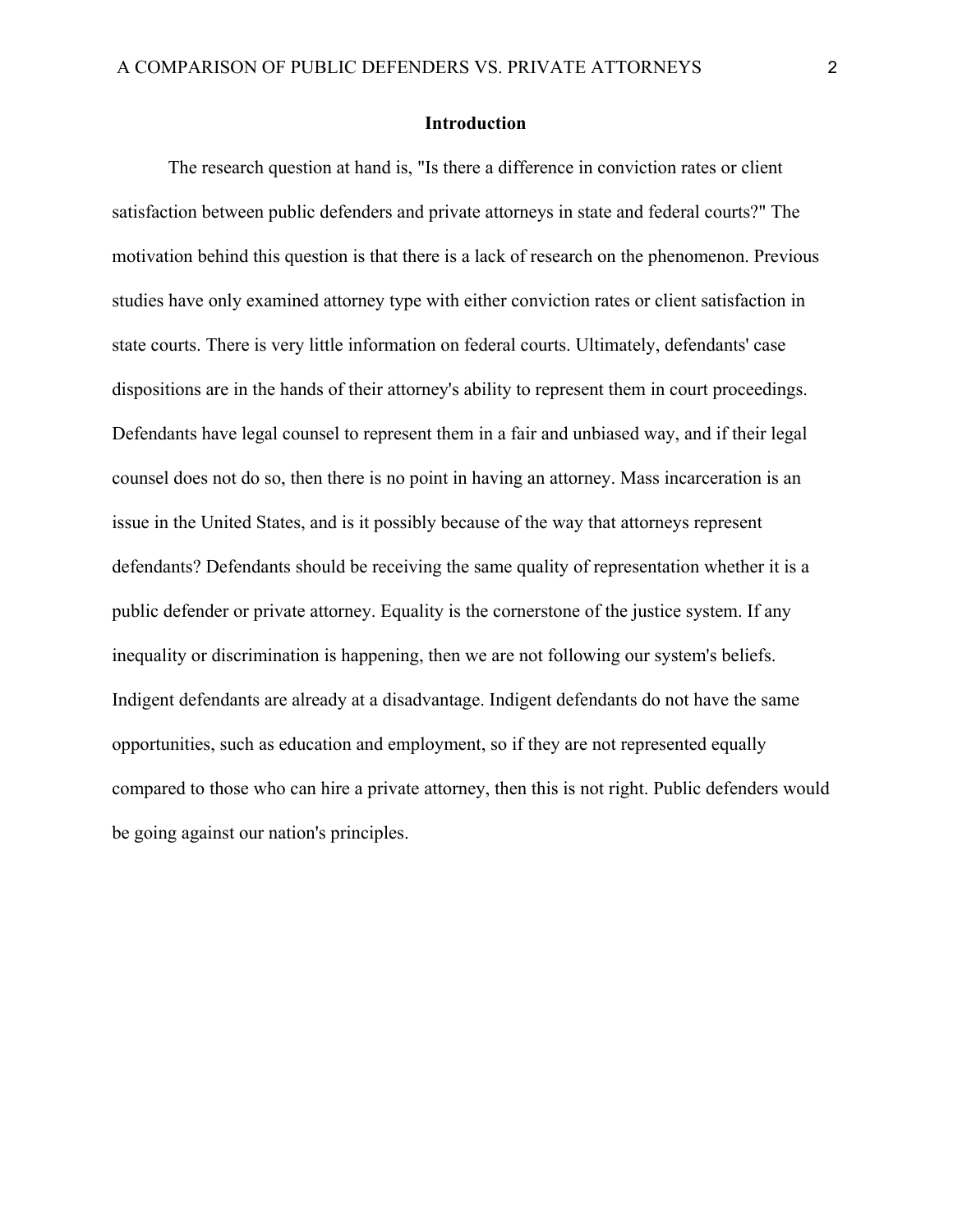#### **Literature Review**

An attorney represents a defendant in the court for both criminal and civil proceedings. Attorneys are those who have passed the bar exam and are allowed to practice law in a specific jurisdiction. The two types of representation are public defenders and private attorneys. Typically, an attorney specializes in a specific type of law. Some areas of legal practice are criminal law, contract law, employment law, family law, tax law, etc. A public defender is an attorney appointed to an indigent defendant through the court. Public defenders represent defendants who qualify for counsel and cannot afford to hire an attorney. They work for a public defender office, which is a government-funded agency. A private attorney, also known as retained counsel, is an attorney hired by a defendant at their own cost. This type of attorney works for the client, not the court, and the cost may vary depending on experience and location.

There are two types of courts in the system: federal and state courts. The federal court system has three levels, which include the district, appellate, and supreme courts. Federal courts can only try certain types of cases. Typically, a case can be presented to the federal court if it involves a violation of federal law, a plaintiff is a citizen of a different state than the defendant, and lawsuits that exceed the amount of \$75,000 ("Federal vs. State," 2019). The state court system contains state trial courts, state appellate courts, and state supreme courts. The state courts hear unselected cases from federal courts. There has been much research done to determine if there is a difference in effectiveness between public defenders and private attorneys. However, scarce evidence exists that suggests there is a difference in client satisfaction and conviction rates between public defenders and private attorneys in both federal and state courts. Most studies have only looked at state courts, so we know little about the federal court level.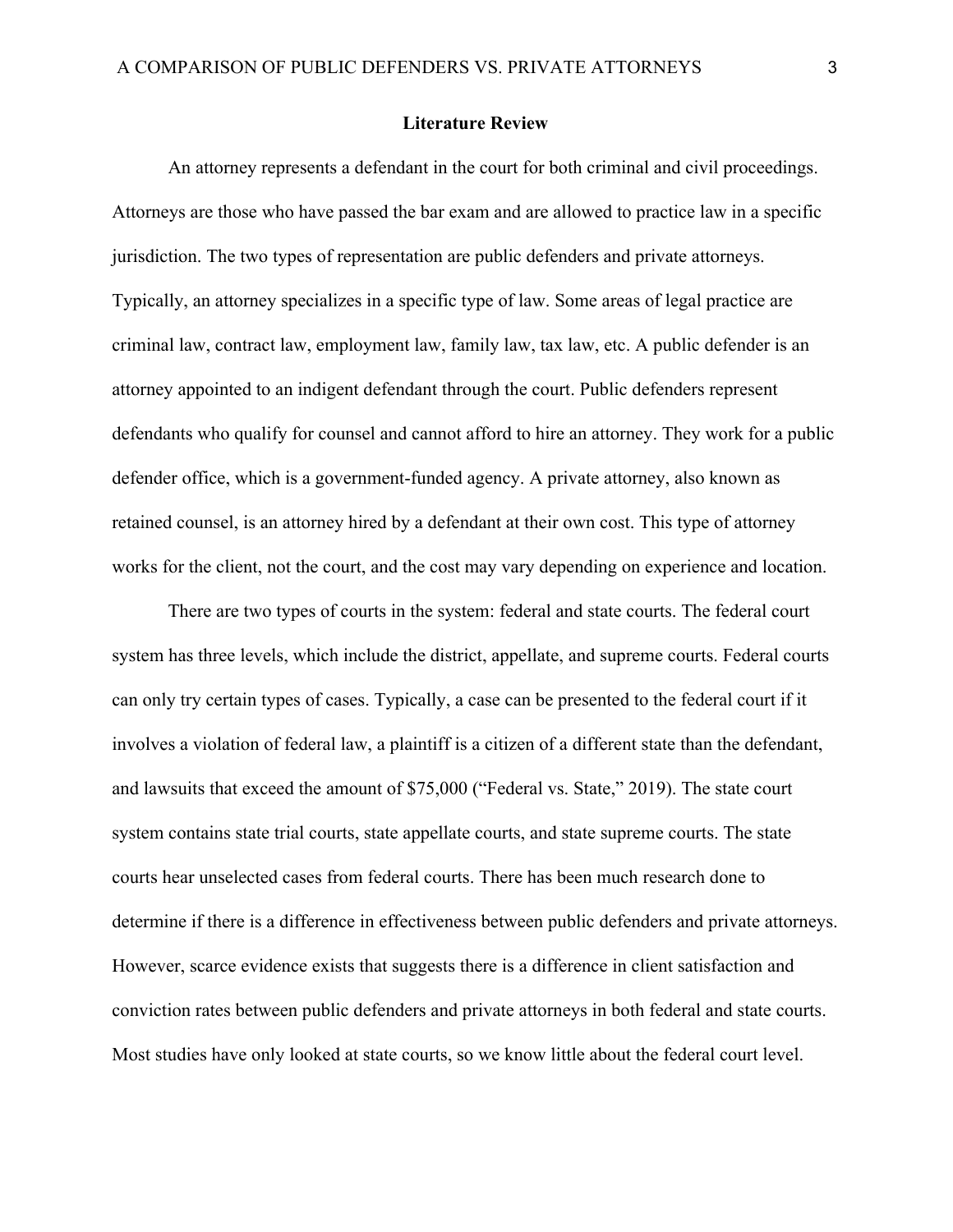Measuring the success of counsel in multiple ways is not only essential to know if counsel has successful conviction rates, but to know if they satisfy their defendants with their representation. It matters that the defendants are being fairly represented and not dehumanized. Client satisfaction does not just refer to whether a client receives a guilty or not guilty sentence. Client satisfaction depends on client treatment. Client treatment refers to an attorney's communication and accessibility with the client, as well as their research and investigation of a case to prepare for an oral argument in court. A client's view of their representation is a vital part of how they view the justice system. Overall, this belief in abiding by the law and authority can impact future criminal behavior (Papachristos et al., 2012).

Many researchers have been interested in the relationship between public defenders and private attorneys. Gitelman (1971) conducted one of the earliest studies regarding the differences between appointed counsel and retained counsel. He found that indigents (those with appointed counsel) plead guilty more frequently, received fewer dismissals, and received suspended sentences or probation less frequently than defendants who can hire counsel (Gitelman, 1971). Multiple studies followed to test if there was a difference in conviction rates and satisfaction between public defense and private attorneys. The results of another study found that private lawyers achieved lighter sentences than public defenders (Hoffman et al., 2005). Researchers found that one reason for poorer outcomes (public defenders) was because of less defensible cases (Hoffman et al., 2005). These findings showed that it is not just the attorney type, but the cases that each type of attorney gets can determine the sentence length. These findings corroborate from prior research conducted by Willison (1984) in which attorney type may not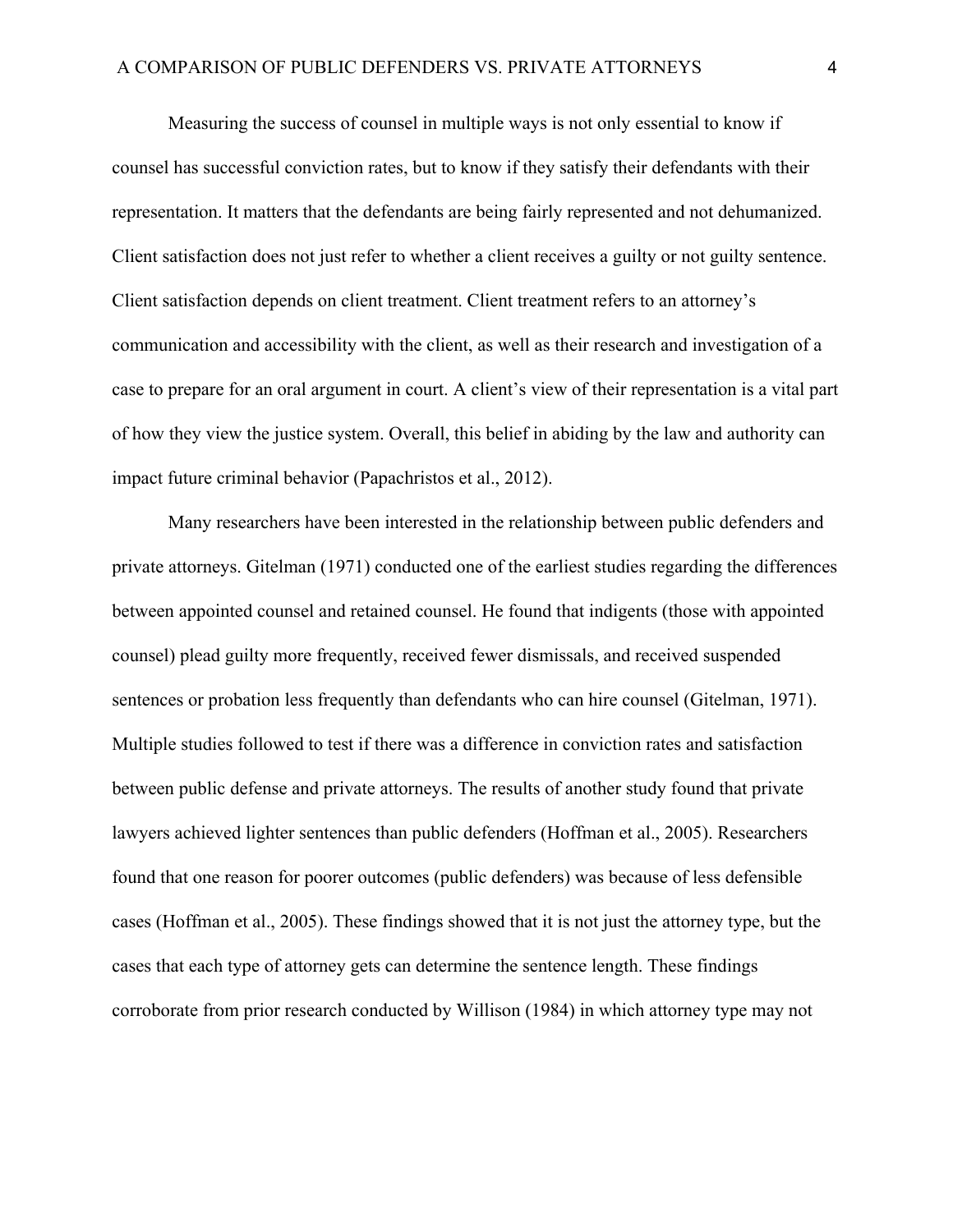impact a defendants' sentence outcome, and that there is another factor that is more influential on an outcome.

However, other studies have found that there is not much of a difference between public defenders and private attorneys. Stover and Eckart (1975) studied public and private defense attorneys in Center City. The study found that public defenders compared to private attorneys did not have much difference in sentencing and conviction rates. However, the researchers found that the only difference between attorney types was their courtroom relationship and amount of workload. Compared to the previous studies, we have conflicting findings. The previous studies state that attorney type influences sentencing and conviction, but the other suggests that attorney type only influences workload and interactions with other court workers. The vast majority of the research conducted on the differences between public defenders and private attorneys has been on sentencing outcomes. The results of another study showed that there were few differences between attorney types and sentence severity (Willison, 1984). Results suggest that case and defendant related causes, such as the seriousness of the charge, prior record, and pretrial detention status, have a more significant impact on the severity of the sentence than the attorney (Willison, 1984). This study suggests that case factors matter more than attorney type, thus enabling future studies to continue to look at whether other factors have more of an impact on conviction rates, or sentencing outcomes, rather than attorney type. Another study supports the claim that defendants who hire private attorneys are just as likely to receive a conviction, incarceration, or sentence to prison as those with public defenders (Cohen, 2014). This study advanced prior knowledge that in state courts, public defenders and private attorneys received similar sentencing outcomes.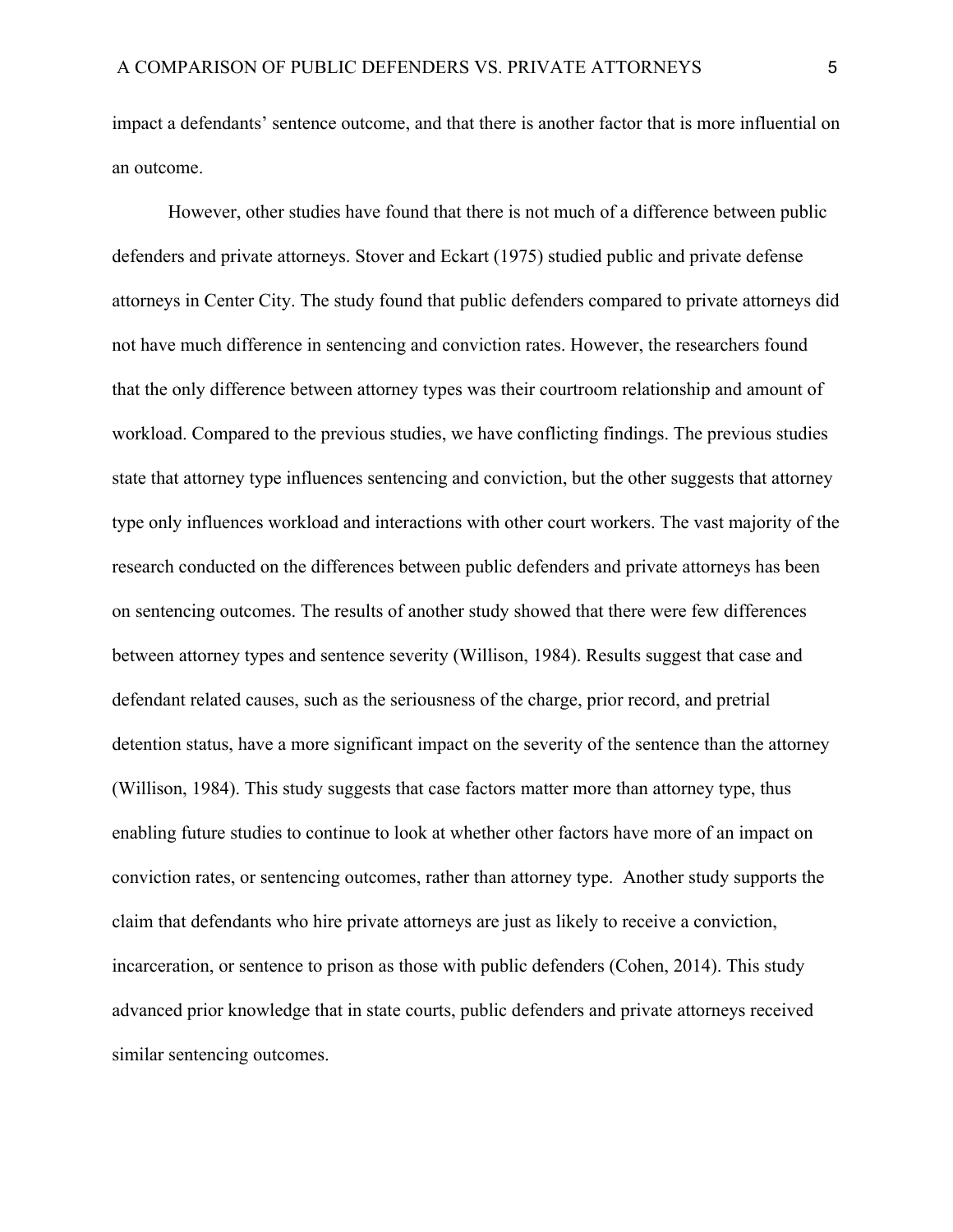Hartley and colleagues (2010) conducted a study to determine whether people get what they pay for in terms of quality of representation. The conclusions drawn from the study were that the counsel did not affect the outcome of a case (Hartley et al., 2010). Feeney and Jackson (1990) wrote a review piece based on several studies researched in the past about whether public defenders or retained counsel are more effective in terms of sentencing. The reviewers strongly consider prior record, evidence, and the seriousness of an offense to have a more significant impact on sentence severity (Feeney & Jackson, 1990). This review piece was a breakthrough in discovering that there could be other factors why some clients achieved lighter sentences than others. It created a thought, perhaps attorney type does not matter, and the real difference is in the court system. There is no evidence from past studies that have researched attorney types within federal and state courts.

Recently, a book written by Primus (2017) highlights the inadequacies of the public defense system. This inadequacy is because of the number of cases given to a public defender. Public defenders have higher caseloads, and this may be one reason their conviction rates are higher than private counsel. (Primus, 2017). The quality of a defendant's legal counsel should be the same regardless of if one can afford to hire their own. If their counsel cannot represent them in a fair, unbiased way, then there is an injustice and unfairness to this system. This book reiterates that policymakers need to reform the public defender system.

In addition to analyzing public and private attorneys based on their conviction rates, research has also evaluated the degree to which client satisfaction with counsel varies by public and private defense attorneys. In an early study conducted by Alpert (1979), the researcher analyzed questionnaires completed by 92 women and 80 men in the Texas Department of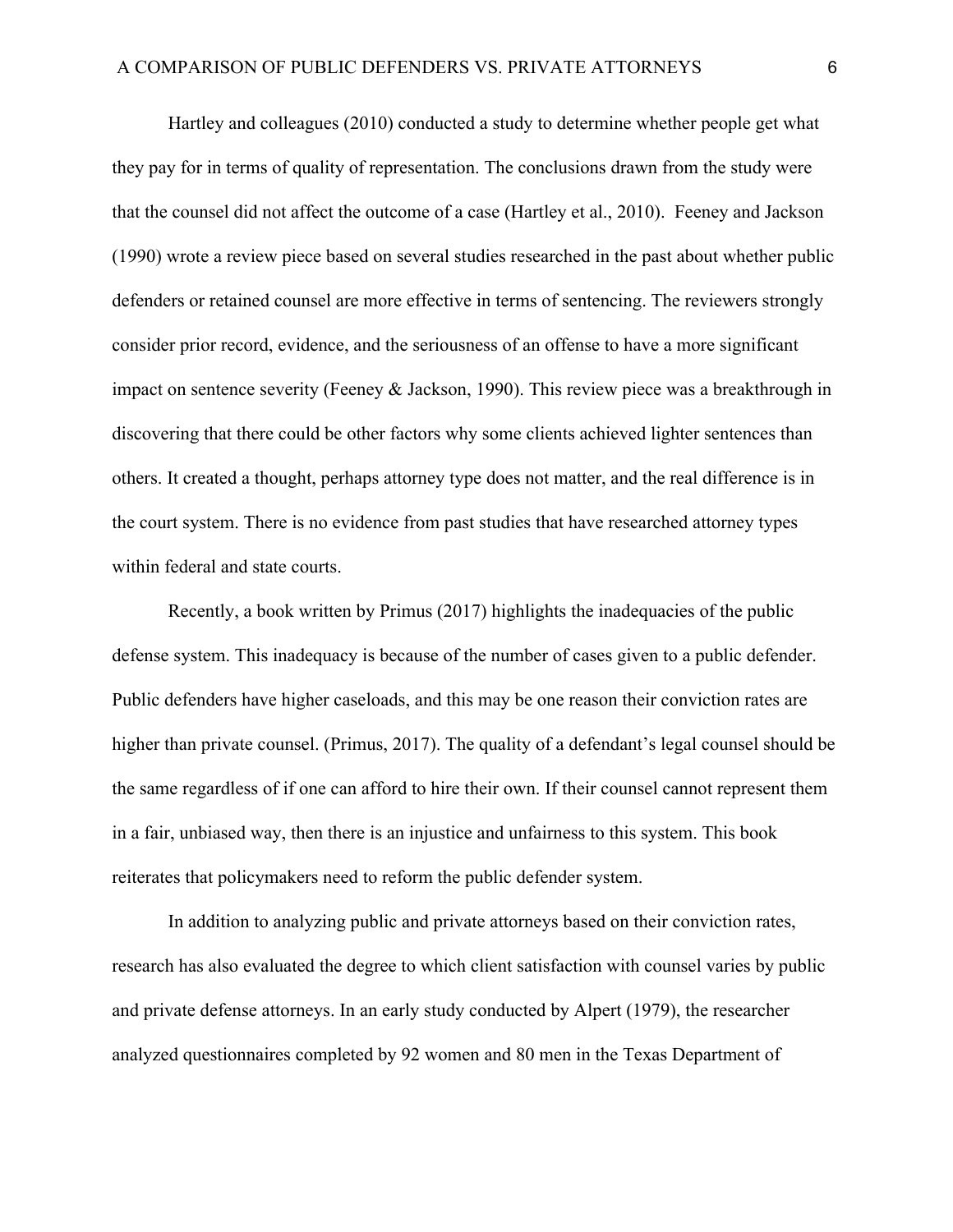Corrections. The questions asked were about the disclosure of rights, duty to confer, and the thoughts on their counsel's efforts to investigate (Alpert, 1979). Results suggested that prisoners thought their counsel did not confer or discuss the case with them (Alpert, 1979). However, ⅔ of the prisoners believed that their counsel advised them of their rights (Alpert, 1979). The prisoners thought their counsel was neither prepared enough nor appropriately for investigation of the case (Alpert, 1979). The consensus was that the prisoners thought private counsel was better prepared than public defenders (Alpert, 1979). These findings are significant because they allow insight into client-counsel relationships. Defendants need to know not only if their counsel has successful conviction rates, but if their previous representation leads to client satisfaction.

Since there is a lack of knowledge on client satisfaction with their attorneys, Sandys and Pruss (2017) conducted a study on client satisfaction with public defenders. The purpose of this study was to determine if there are changes in client satisfaction throughout the process of a defendants' case (Sandys & Pruss, 2017). The findings suggest client satisfaction with their public defender; However, the levels of satisfaction did slightly decrease towards the end of their case (Sandys & Pruss, 2017). The study found that there is a correlation between client satisfaction and attorney behavior through communication, investigation, and advocacy (Sandys & Pruss, 2017). These findings are significant because they conducted the study on public defenders; It did not include private attorneys.

Prior research conducted on client satisfaction and conviction rates between public defenders and private attorneys has not established whether there is a difference in state and federal courts. The only research known is from the Bureau of Statistics Special Report (2000). The report stated that 9/10 federal defendants got guilty findings regardless of the attorney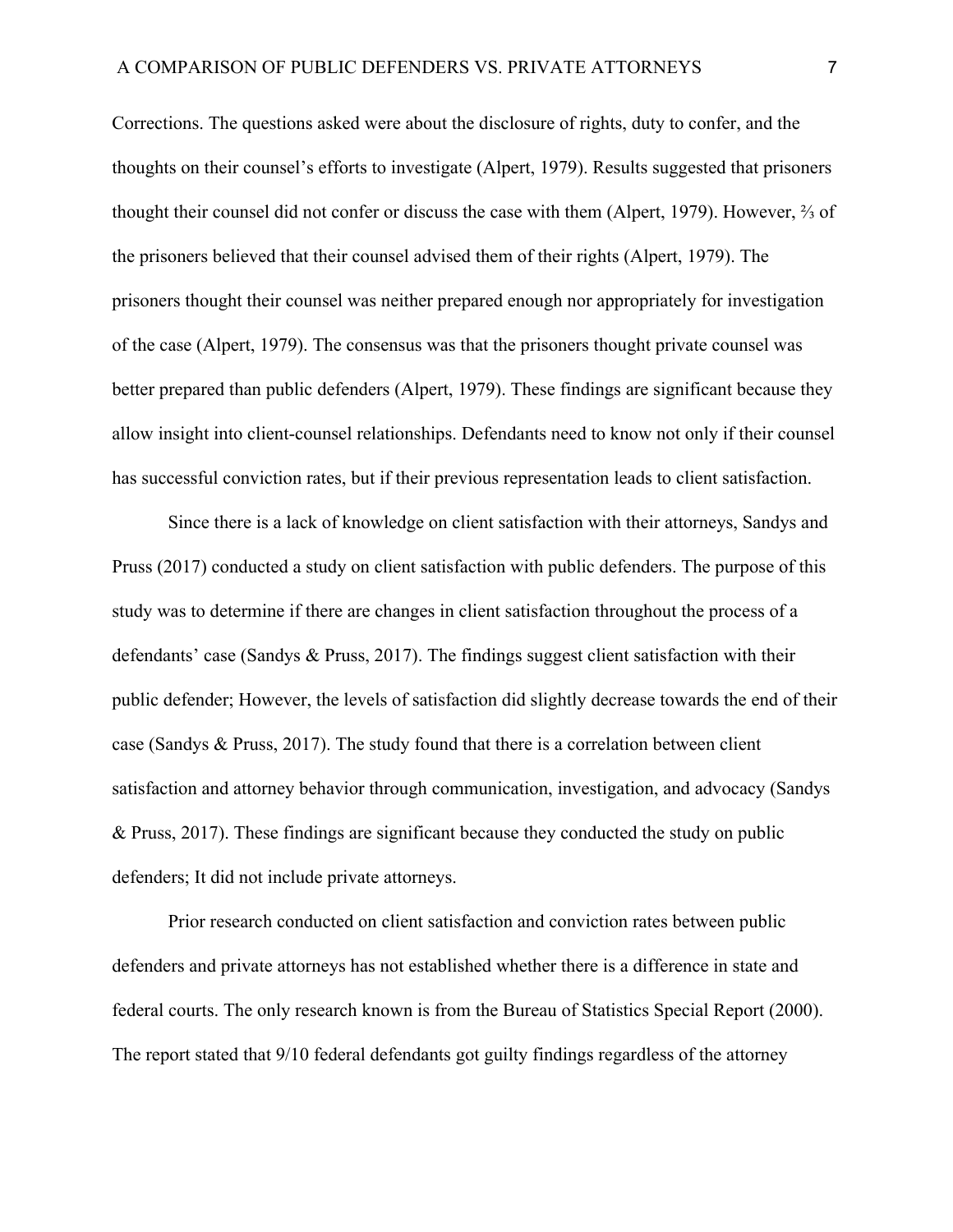(Bureau of Statistics Special Report, 2000). This finding includes plea-deals, which is similar in state courts. This report provides us with statistics on conviction rates between public defenders and private attorneys in state and federal courts. However, this information needs an update since it is over a decade old. This phenomenon opens up a whole new realm into advancing what we know about client satisfaction and attorney type regarding conviction rates in state courts. It is essential to study state and federal differences with attorney conviction rates and client satisfaction. This is because there are different cases, types of defendants, crime types, and law enforcement involved. Also, there could be a difference in the number of private attorneys and public defenders that go to federal courts versus state courts.

Several researchers have analyzed attorney type and conviction rates in state courts. Others have examined the socioeconomic backgrounds of defendants and researched whether other factors have a more significant influence on conviction rates than attorney type. Some researchers have looked at client satisfaction rates through the beginning and end of a client's case between types of counsel. Overall, the researchers have provided crucial information regarding this issue; however, questions remain unanswered. The researchers conducted most of the studies in state courts, not federal courts. Ultimately, we need to examine public defenders and private attorneys to determine which type of counsel produces higher client satisfaction rates and conviction rates in both state and federal courts. The type of counsel should not affect their ability to represent a client in the best way possible. Based on evidence from past studies, this proposed study would hypothesize that defendants with private attorneys in the state court system would have greater client satisfaction and lower conviction rates than their counterparts.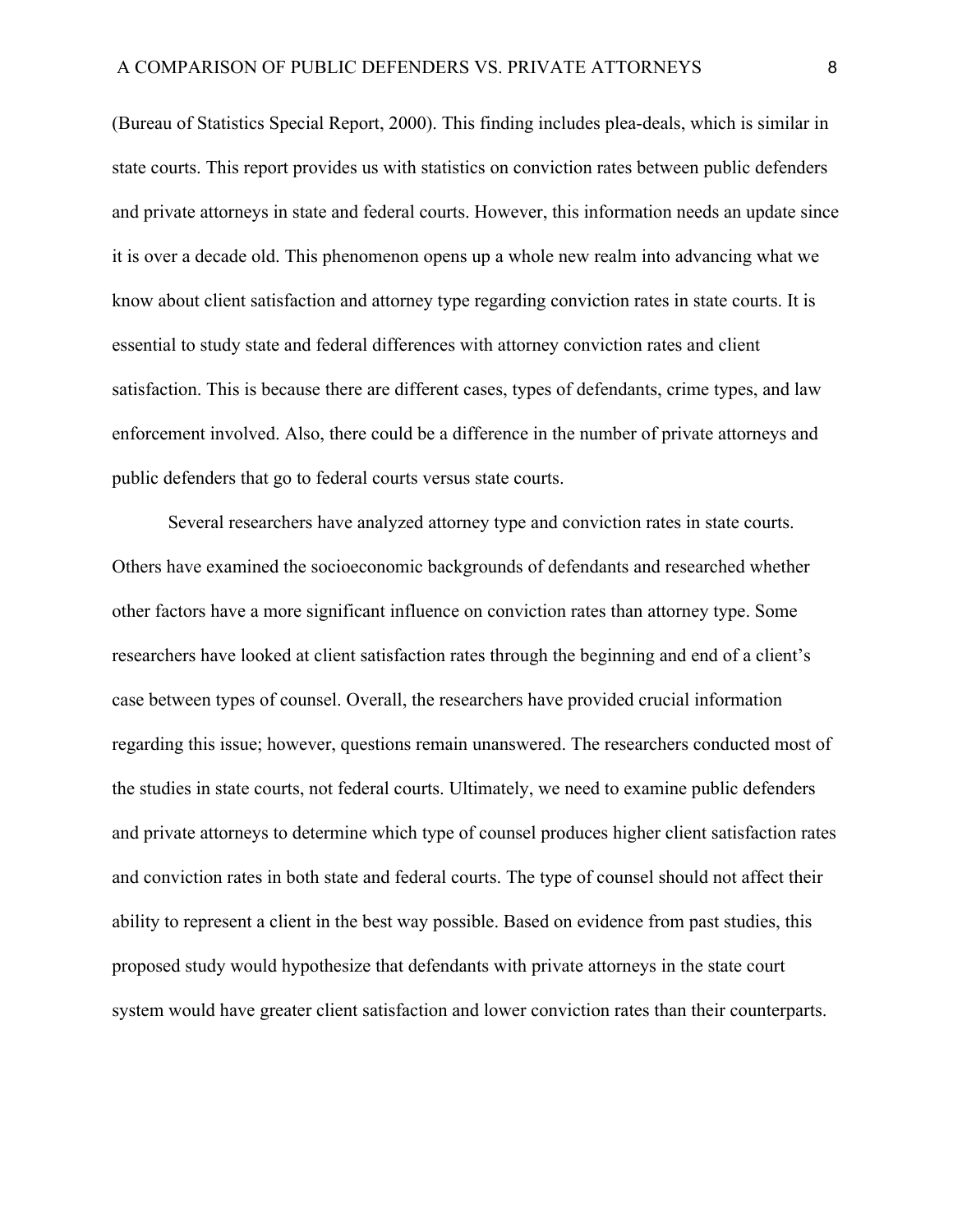The following research question got forged. Is there a difference between public defenders and private attorneys in state and federal courts regarding conviction rates and client satisfaction?

#### **Measurement**

An attorney is a legal representation of a defendant in a criminal or civil court case. The two types of representation are public defenders and private attorneys. A public defender is a government-funded attorney that is court-appointed to indigenous defendants. Another type of legal counsel is a private attorney, in which a defendant can hire at their own cost. There are two types of courts in the system: federal and state courts. The federal court system includes the district, appellate, and supreme courts. The state court system includes state trial courts, state appellate courts, and state supreme courts. Client satisfaction refers to how the services provided by an attorney reflect client expectations. Conviction rates are the ratio of convictions to court cases for attorneys. Overall, before conducting the study, the findings are unknown.

The proposed research tactic is to collect data on concepts through a survey with two parts. Both parts of the survey will use quantitative data. This study will determine attorney differences in conviction rates and client satisfaction in federal and state courts. The independent variable is attorney type, while the dependent variables are conviction rates and client satisfaction. The first part of the survey will use binary and nominal variables, and the second part of the survey will use ordinal variables. The first part of the survey will ask the participant questions such as, "Did you have representation?" followed by, "Which type of attorney did you have represent you?" Also, the survey will ask participants whether their case was processed in state or federal courts. One of the final survey questions will be whether the defendant was found guilty/not guilty in terms of their disposition. The study will take the information on convictions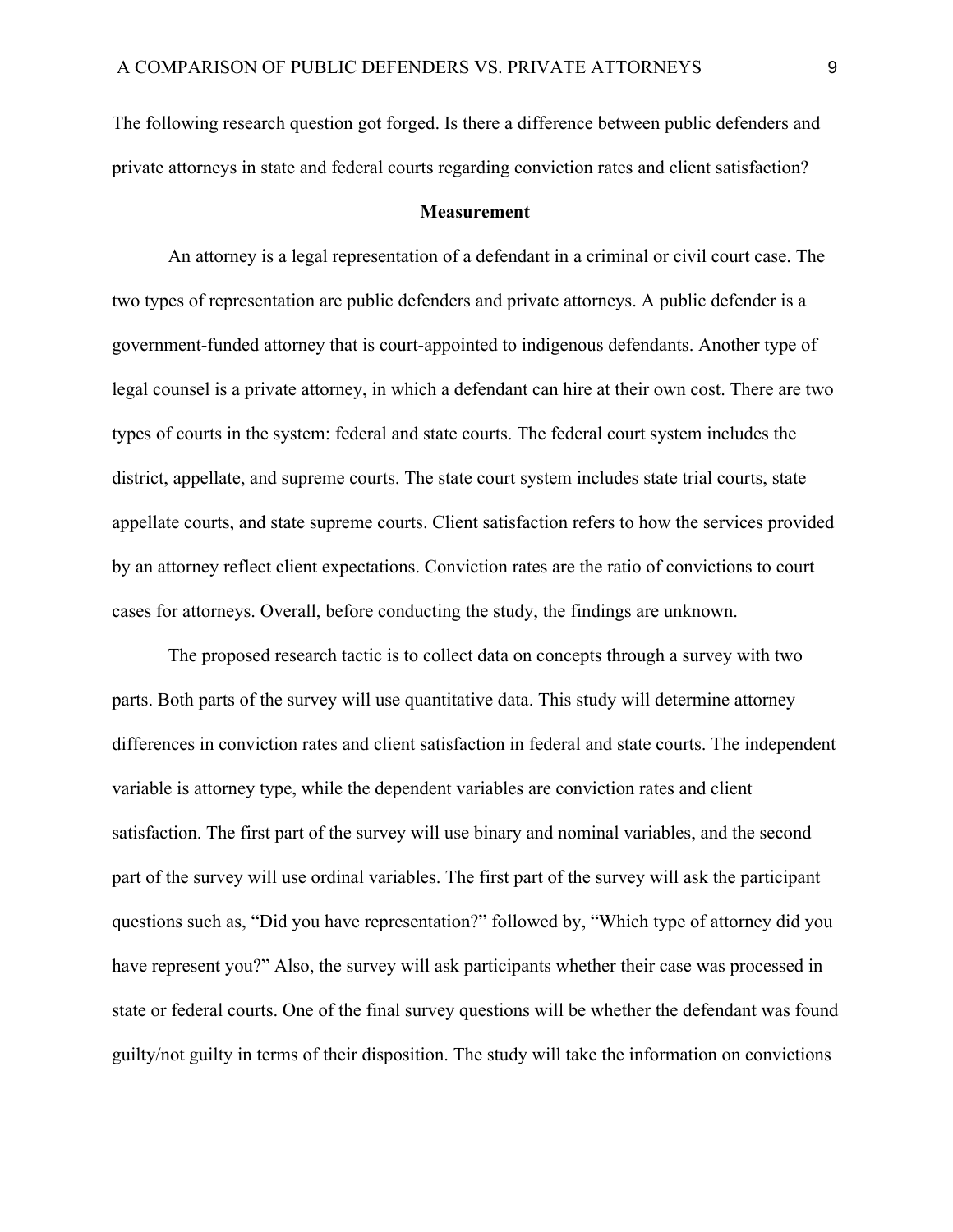based on the participants' responses and determine the conviction rate of each attorney type by the number of convictions divided by the number of criminal cases brought.

The second part of the survey will ask the participant about their satisfaction rates with their attorney and questions such as, "Overall, how satisfied are you with your attorney's communication with you?, "How satisfied are you with your attorney's knowledge about the law pertaining to your case?", "How satisfied are you with your attorney's skills to plan effectively for litigation?", "How satisfied are you with your attorney's ability to act in your best interest?, "How satisfied are you with your attorney's attention devoted to your case?", "How satisfied are you with your attorney's personal demeanor?", "How satisfied are you with your attorney's fairness to represent you?", "How satisfied are you with your attorney's accessibility?", and "How satisfied are you with the outcome of your case?". This section of the survey will use the Likert scale of opinion for response options. An example of answer options will be numbers ranked from 1 to 5 and asking the participant to circle one. One means very unsatisfied, two is not satisfied, three is neutral, four is satisfied, and five means very satisfied. The data collection will be at both state and federal courts.

This study can establish measurements of quality because it can get validated in multiple ways. Test-retest reliability is not applicable because the researchers will not be conducting the survey questions on multiple occasions. The answers of the participants will likely not change at any time throughout the research process. However, if the researcher asked each participant more than once about their attorney type throughout their case, the participants' answers could change due to various reasons such as financial circumstances. If the researcher asked each participant questions about client satisfaction, the answers could change depending on how fast the case is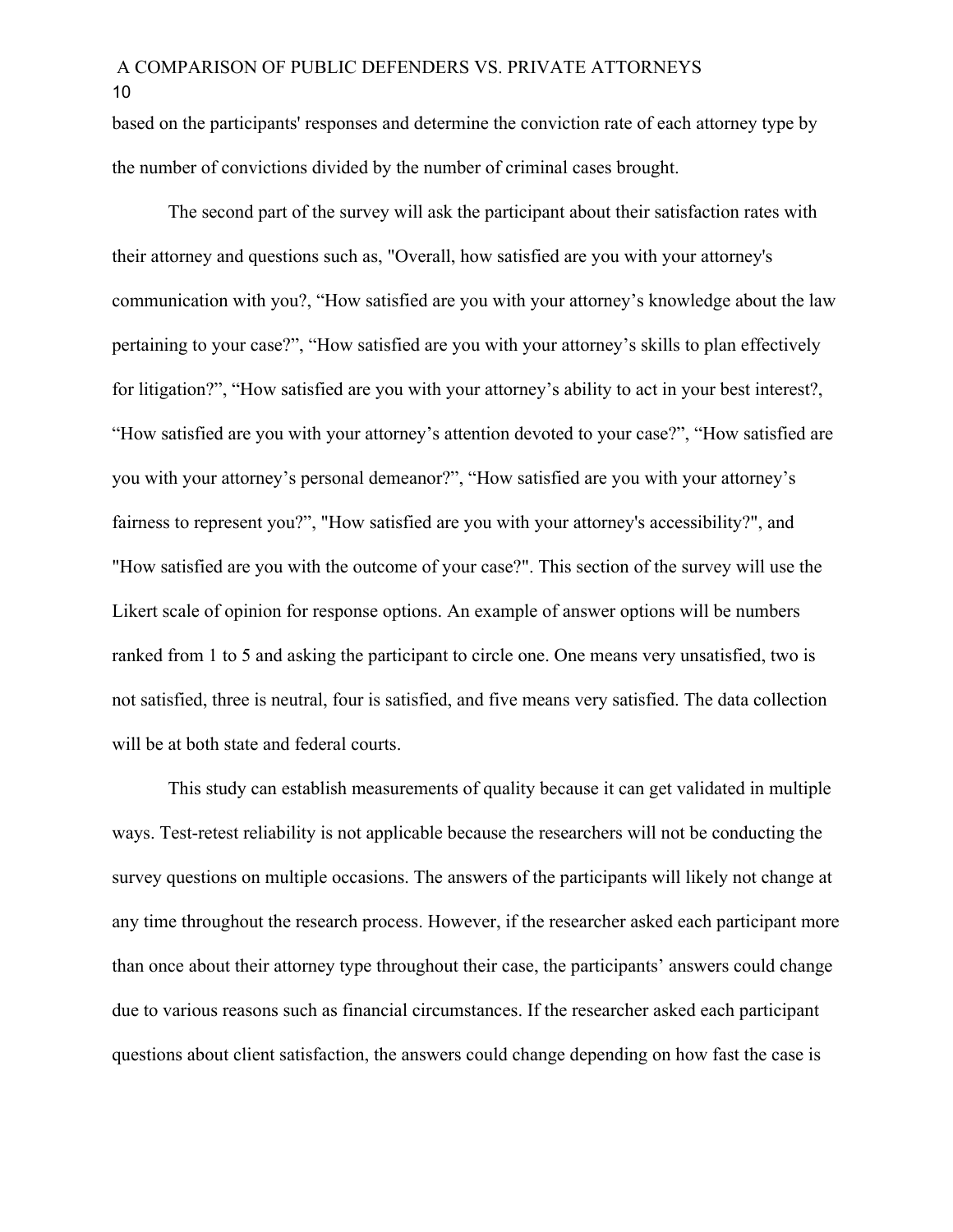moving in court and how the participant assumes the outcome will be. Conviction rates will change quite often for attorneys since each week, they either settle cases or pick up new ones. After the defendants' disposition court date, the defendants will receive the survey. Also, inter-rater reliability is not relevant to survey research. The researchers only report the participant's answers; therefore, there will be no interpretation involved.

The measure of client satisfaction uses ordinal variables, which demonstrate content validity since the satisfaction questions must ask specifically about the defense attorney and not other courtroom actors. The researchers will use binary measures of conviction to determine how many convictions are in the sample, and then divide by the total number of defendants to get the rate. The measure will demonstrate criterion validity since the researchers will be examining disposition cases via official court documents to ensure that defendants are answering the questions regarding attorney type, court type, and conviction correctly.

 Each of the following measures has construct validity since they are capturing what the researcher is looking to measure. Attorney and court type use a binary variable in which the researcher is looking to find out which type of attorney/court pertains to each defendant. Conviction rates and client satisfaction also have construct validity since the proposed study is seeking to find out whether each of these measures has a good representation of the topic at hand.

#### **Sampling**

The target population for this study is any criminal defendant in federal or state court with an attorney. The research will not include individuals who defend themselves or waive representation. In addition, clients with court appointed private attorneys will not be included in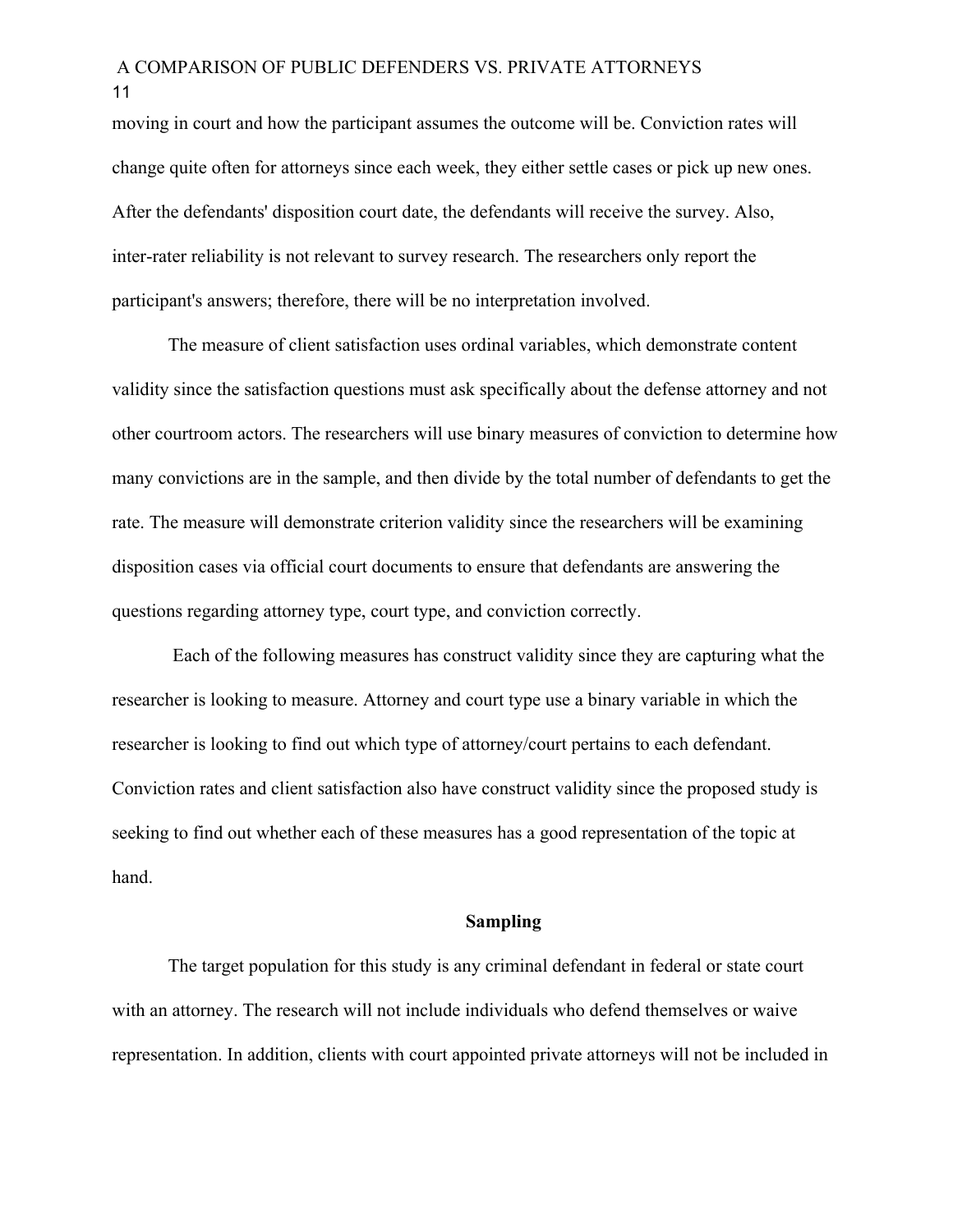the study. The unit of analysis for this study will be defendants tried in either state or federal courts. The relationship between an attorney and court type in correlation with conviction rates and client satisfaction will be determined using statistical analyses. The sample size will be one thousand cases. The first cluster, the court level, includes both state and federal courts being randomly selected using a number generator. The random selection of courts will come from a list of all courts in The United States. The second cluster, the disposition case level, will include defendants with both types of attorneys (public defenders and private attorneys) within those selected courts that will be randomly selected using the number generator. The random selection of defendants will come from a list of all defendants in the court in a year. Once selected, the researcher will contact the state and federal courts. These courts will have to grant permission to allow the study to take place. The randomly selected defendants will be asked to participate in the study.

A two-stage cluster sampling method is appropriate for the research question because it includes defendants who are represented by both public defenders and private attorneys in state and federal courts. A two-stage cluster sampling method is a type of probability sampling. Each defendant and court has a known likelihood of being selected to be a part of the sample. This type of sampling is systematic, and it allows a larger population to be generalized. Cluster sampling is a sampling method in which clusters of units that represent a population are known and included in the sample. A cluster sample is useful when it is difficult to compile a sampling frame. There will be more than two clusters since the courts are the first clusters. Various state and federal courts will be selected, and then some number of defendants within each. The total number of courts will be fifty state and fifty federal totaling to one hundred courts. The total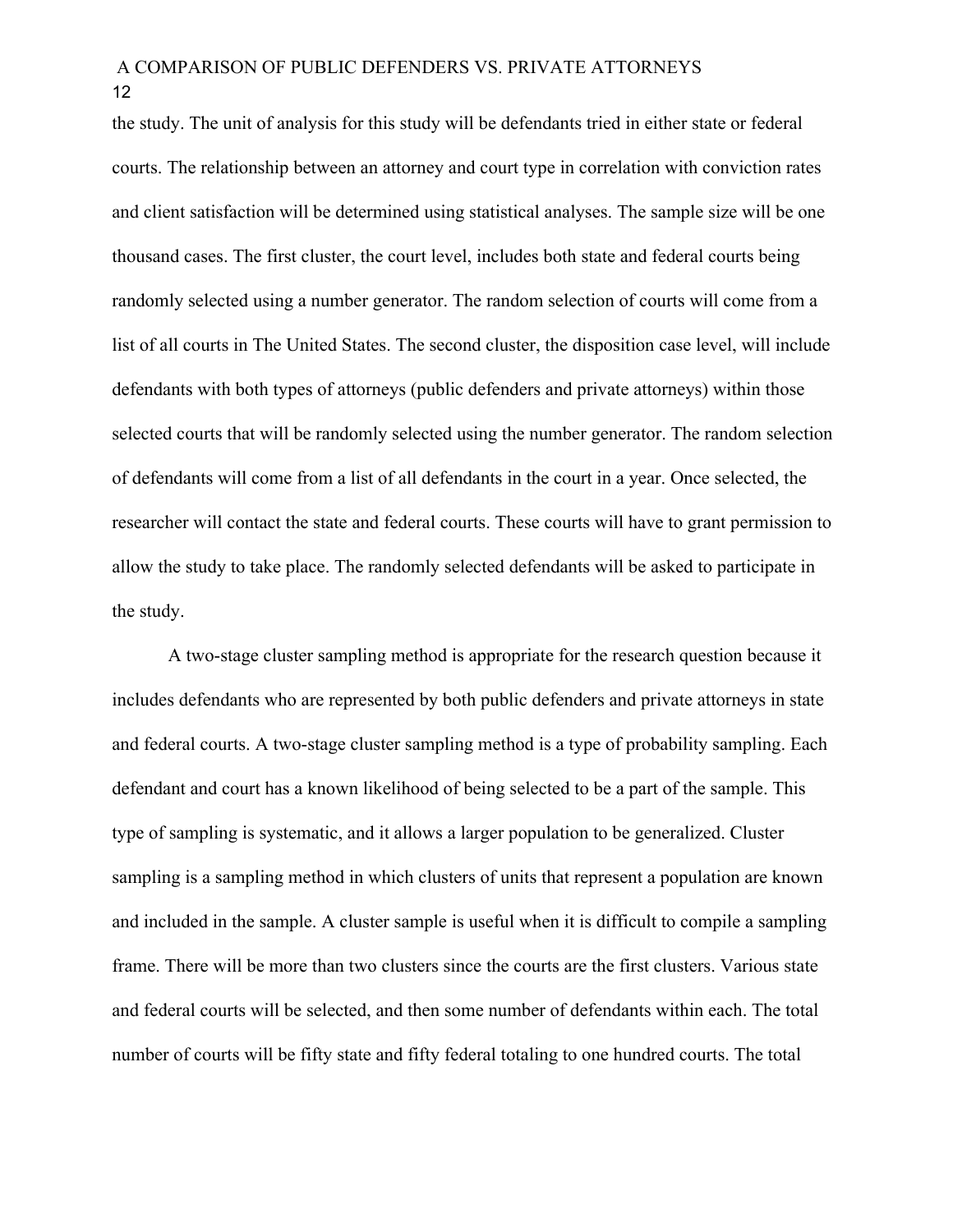number of defendants will be one thousand, five hundred from state courts, and five hundred from federal courts. This sampling method enables the study to not need the whole population of defendants in every court system. This sampling method poses a realistic and practical way to collect information on whether there is a correlation between attorney and court type and conviction rates and client satisfaction. Two-stage cluster sampling is efficient since it represents clusters that are a part of the population. In this study, the first clusters are the state and federal courts. Once these clusters are randomly selected, the second clusters are the disposition cases for defendants with either a public defender or private attorney. After random selection, the chosen defendants within the randomly selected courts can participate. Throughout the world, clusters exist naturally in populations, and this means that they are easily accessible.

However, there are drawbacks to a two-stage cluster sample. The two-stage cluster sample is not guaranteed to generalize to the entire population. Primarily, the study's findings of whether a particular type of attorney or court garners a more favorable client satisfaction or conviction rates could not resonate or apply to other professions in the legal field. The other professions in the legal field are judges and prosecutors. Cluster sampling is prone to bias. The entire population could be biased if the formation of clusters were through bias too. The research findings will apply to the state, attorneys, and the court system. These findings could target more clients for a specific type of attorney. The sample does not include everyone in the court system to draw conclusions. Other court actors could have an influence, such as the district attorney, prosecutors, and the judges. This is an issue because a different court actor, not their attorney, could influence a participant's view on the criminal justice system and their personal experience in court. The participants could respond to the client satisfaction questions based on the court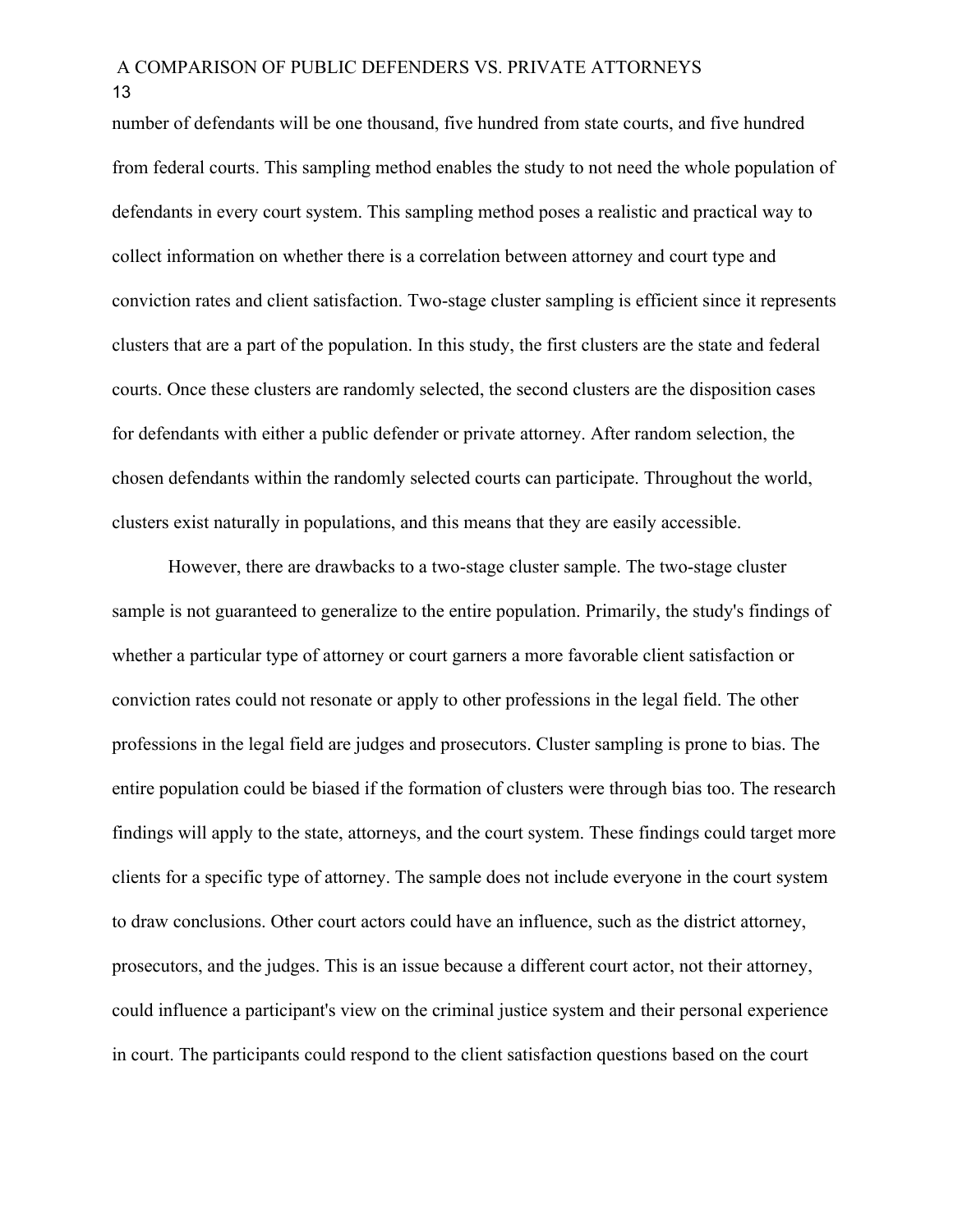actors' influence on the participant regardless if the survey questions specifically ask about their attorney. Additionally, the satisfaction results pertain to only the defense counsel and not with the court of the criminal justice system in general. This study contains high external validity since the findings are from a sample of defendants with either a public defender or private attorney, and within either the federal or state courts. This will apply to all defendants with either type of attorney within every court system. The study will not be geographically restricted since it will take place all over The United States. Overall, the study's findings will generalize to the entire court and criminal justice population.

#### **Methodology**

Public defender and private attorney-client satisfaction and conviction rates between federal and state courts is an important phenomenon to study. However, little information exists on the assessment of attorney type in the federal system. Previous studies only analyzed data from state courts. Ultimately, this study aims to determine whether there is any difference between attorney type and court type regarding client satisfaction and conviction rates. A survey is used to collect data to explore the relationship between attorney type and client satisfaction in state and federal courts. A survey is a data collection method that applies a standard instrument in a systematic way to take measures from a large number of units (Maxfield & Babbie, 2015). This data collection method was selected because the researcher can operationalize the research concepts by asking participants questions.

Quantitative data will be collected to examine the relationship between attorney type and client satisfaction in state and federal courts. The researcher is looking to determine whether a relationship exists between attorney type and conviction rates. The data collection is through the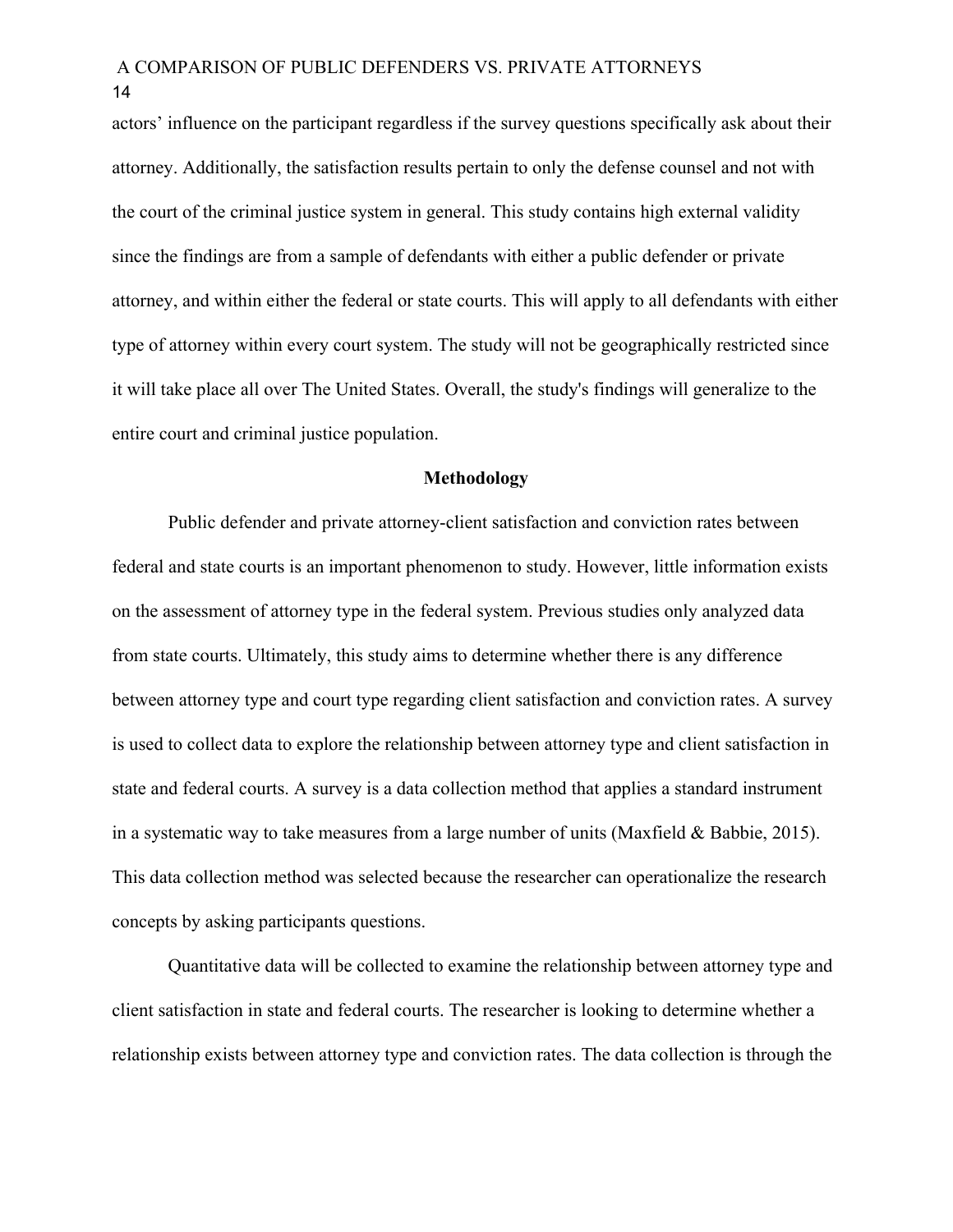use of a self-administered survey, taken on a provided laptop. The survey will include approximately 27 closed-ended questions with mutually exclusive and exhaustive answer options. There will be two sections of the survey, the first about the defendant's conviction and attorney and court type, which will use binary variables. The second section will be about client satisfaction, which will use ordinal variables. The first set of questions will cover the type of legal representation, whether their cases got held in state or federal courts, and whether the defendant was found guilty or not guilty in terms of their disposition (see Appendix. Survey Questionnaire and Survey Responses). The second set of questions will cover client satisfaction (see Appendix. Survey Questionnaire and Survey Responses). As a whole, the data collected from the participants enables the researchers to access this valuable information about client satisfaction and conviction rates across attorney and court types.

The researcher will obtain informed consent through the use of a form provided to each participant that needs to be read through and signed before completing the survey. The consent form will describe the study and its importance, as well as any risks or benefits to participating in the research. Once each participant grants written consent, one participant will complete the survey at a time. The participants will complete the survey in either a private meeting room or a closed office. This will prevent participants from interruptions or distractions. The participants' attorneys will not be allowed inside the room to allow the participants to answer the survey questions honestly and not feel pressured into answering them in a specific way. The only people present in the room will be the participant and the researcher. There will be a court translator present outside the room in case if any of the participants do not understand English. Participants will complete the survey after their case disposition date. There will not be any incentives for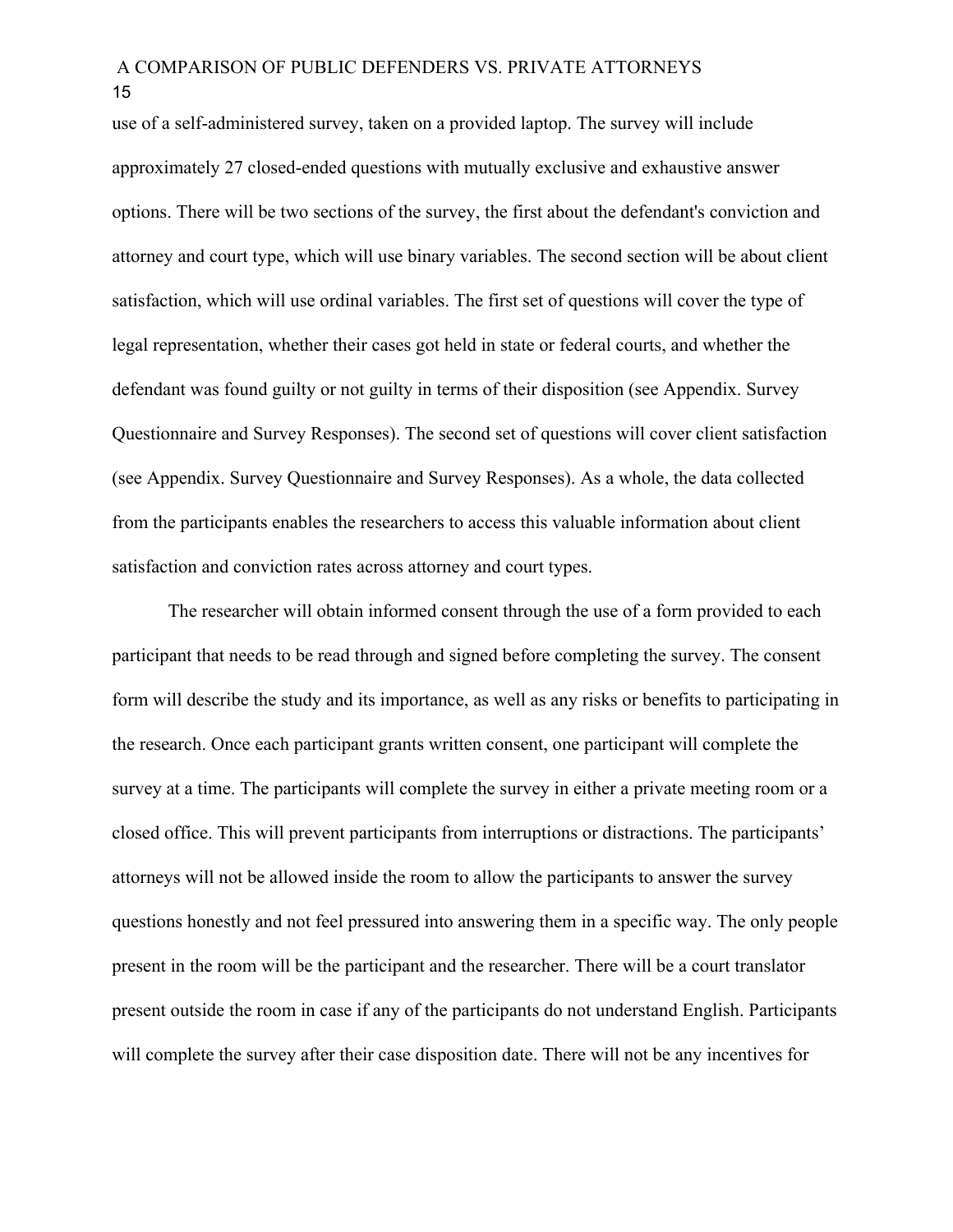participating in the study. The survey is expected to take no less than 30 minutes but no longer than an hour, if the participant has no questions or needs clarification.

The survey responses will be analyzed using regression analysis. Through the use of regression analysis, the researchers will be able to quantify and estimate the relationship between the independent and dependent variables. The independent variables are attorney type and the dependent variables are client satisfaction and conviction rates. The researcher's hypothesis will be supported if the regression method shows that there is a relationship between convictions and client satisfaction based on attorney type, and to see if this varies by court. Regression analysis for this study is critical because it will allow for the relationship between an attorney and court types with client satisfaction and conviction rates to be examined thoroughly and reasonably. The conclusions drawn from the regression analysis will pertain to which attorney type and the court have greater client satisfaction and lower conviction rates. After thoroughly analyzing the data, this method should conclude further information regarding this phenomenon.

Some control variables are plea bargaining, criminal history, offense severity, and pretrial detention. These control variables could influence the findings of the study. If a defendant has a criminal history, then possibly the judge would not be as lenient towards granting them a dismissal or a not guilty finding. Perhaps these defendants even have a negative and biased opinion on the criminal justice system and their attorney. Additionally, pretrial detention could pose a negative impact on a defendant. Detainees might feel as though they are already found guilty before their trial, despite the court not convicting them yet. These detainees could feel a sense of punishment. Defendants could feel that the courtroom actors have a sense of bias towards their case if they were held in detention, and this could impact the survey responses.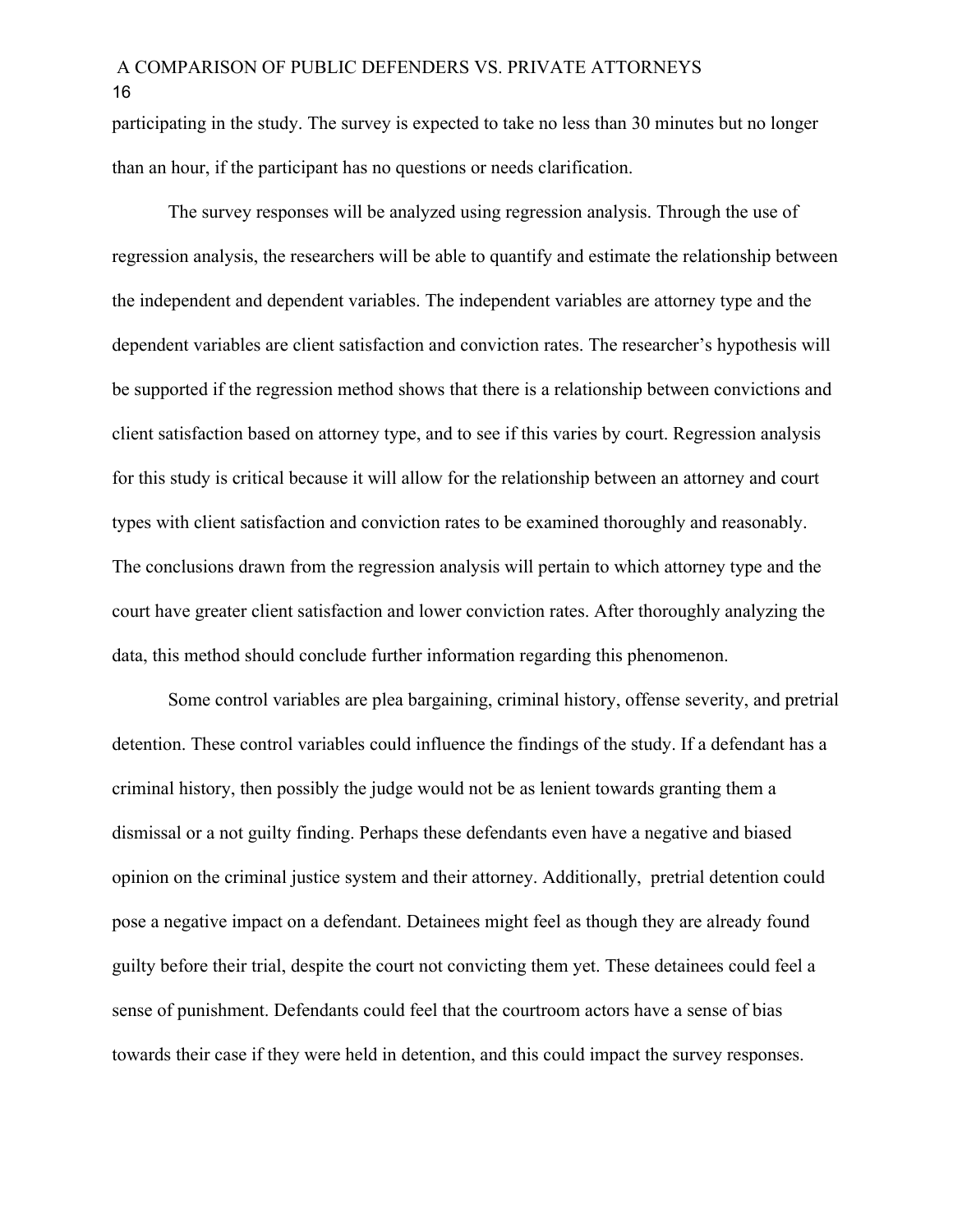Plea bargains are an arrangement made by the prosecutor with the defendant to plead guilty for a lesser charge in exchange for a more lenient sentence. A defendant could be innocent of the crime, yet feels obligated or coerced into accepting the plea bargain versus awaiting a trial date. Most trial dates are months ahead, and some defendants want to close up the case as soon as possible. Offense severity could influence the judge's decision-making of a case. The defendant could have committed a serious offense and have substantial evidence to prove their guilt beyond a reasonable doubt. The opposite could be exact, as well. The defendant could have committed a less harsh offense and have enough evidence to prove their innocence. The researcher will put in the effort to keep these control variables constant so that they do not affect the outcome. In the survey, there will be a list of questions asking the participants if they were held in pretrial detention, whether or not they plead guilty through a plea bargain, and if they have other convictions. The data will consider these other factors upon analyzing the survey.

There are many benefits to utilizing a survey for data collection. The data collection will be inexpensive since the researchers are using a computer-assisted survey. This will enable multiple participants to partake in the survey, hence creating a broad reach. Each survey question contains closed-ended answer options, which will provide the findings to be in uniform. There is a controlled environment where participants will take the survey since it will take place in either a private meeting room or a closed office. Another advantage of using a survey is that the response rate will be relatively high since the participants will take the survey in front of the researcher.

While there are many benefits to using a survey, there are also drawbacks. Literacy issues can impact one's ability to understand what a question is specifically asking for, and the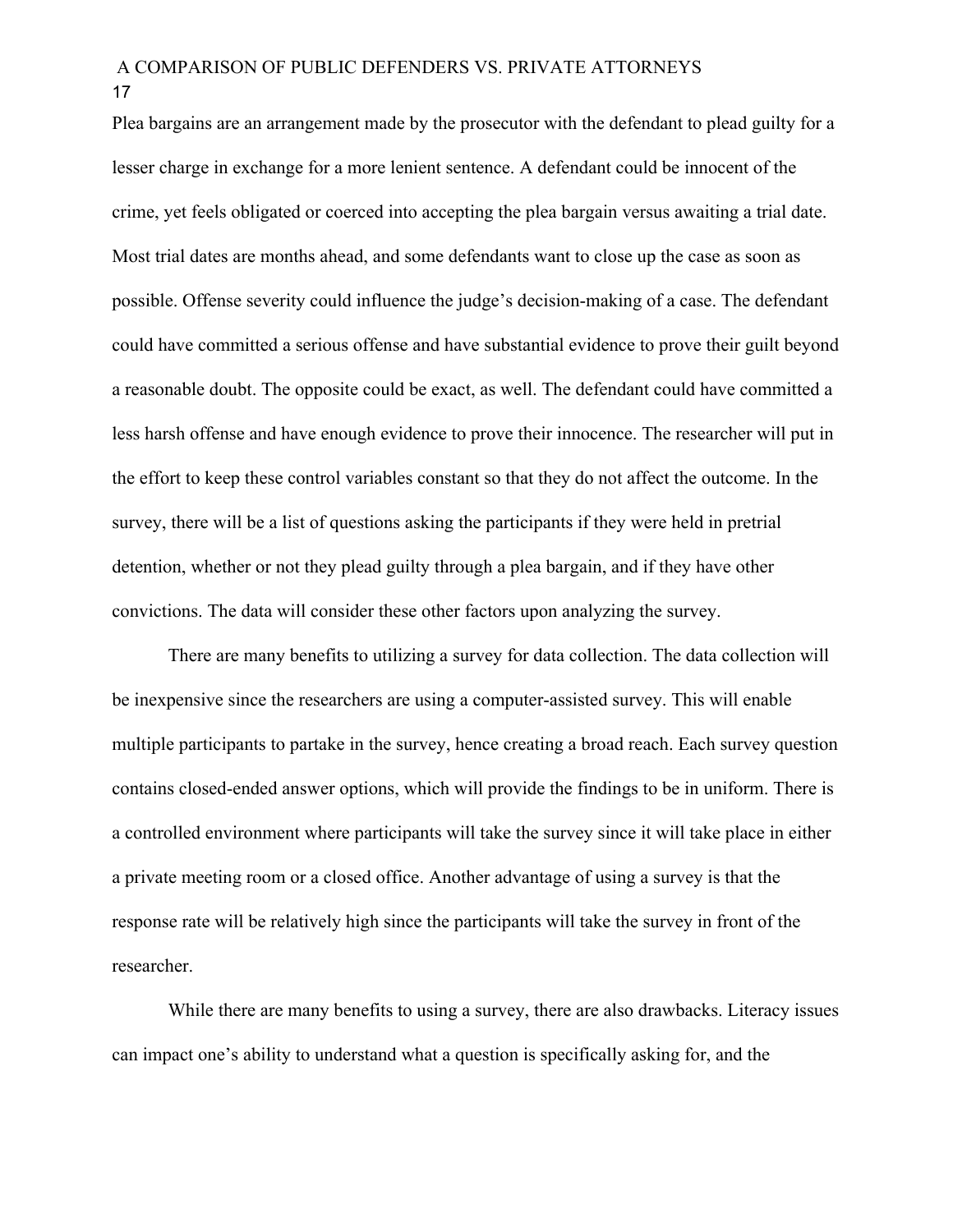participant could read or misconstrue it. If this were to happen, then the responses would be inaccurate. Not every person knows how to read or write, and this could impact the responses. Additionally, the response options are all closed-ended answers. Therefore the study will not be provided with detailed answers. This will provide the researcher with correlation, but not an explanation of why. The response options that the researcher provides must reflect all the possible answers of the participants.

This study has statistical conclusion validity since the researchers will control the variables and analyze any changes. The researchers are looking for any relationships between the variables and can identify any significant correlation between cause and effect variables. Since the researchers are using a regression, this will allow for a calculation of the court and attorney type between conviction rates and client satisfaction. This method will allow the elimination of any alternative factors that could affect the results. The research design contains internal validity since the regression method will support a cause and effect claim. The study has internal validity since there will be a random selection of both defendants and courts. Additionally, if the findings suggest a cause and effect relationship between attorney type with client satisfaction or conviction rates, then there will be even more internal validity within the study. However, the research design does have external validity since the findings can be generalized to other courts and times. The findings will apply to other courts and times since the researcher is looking to find out whether attorney type influences conviction rates and client satisfaction. If there is a relationship between these variables, then the courts will need to re-evaluate either the public defender system or private attorneys. There is a restriction in which the courts, attorneys, and clients the results apply. Despite there being a large sample to represent the population, the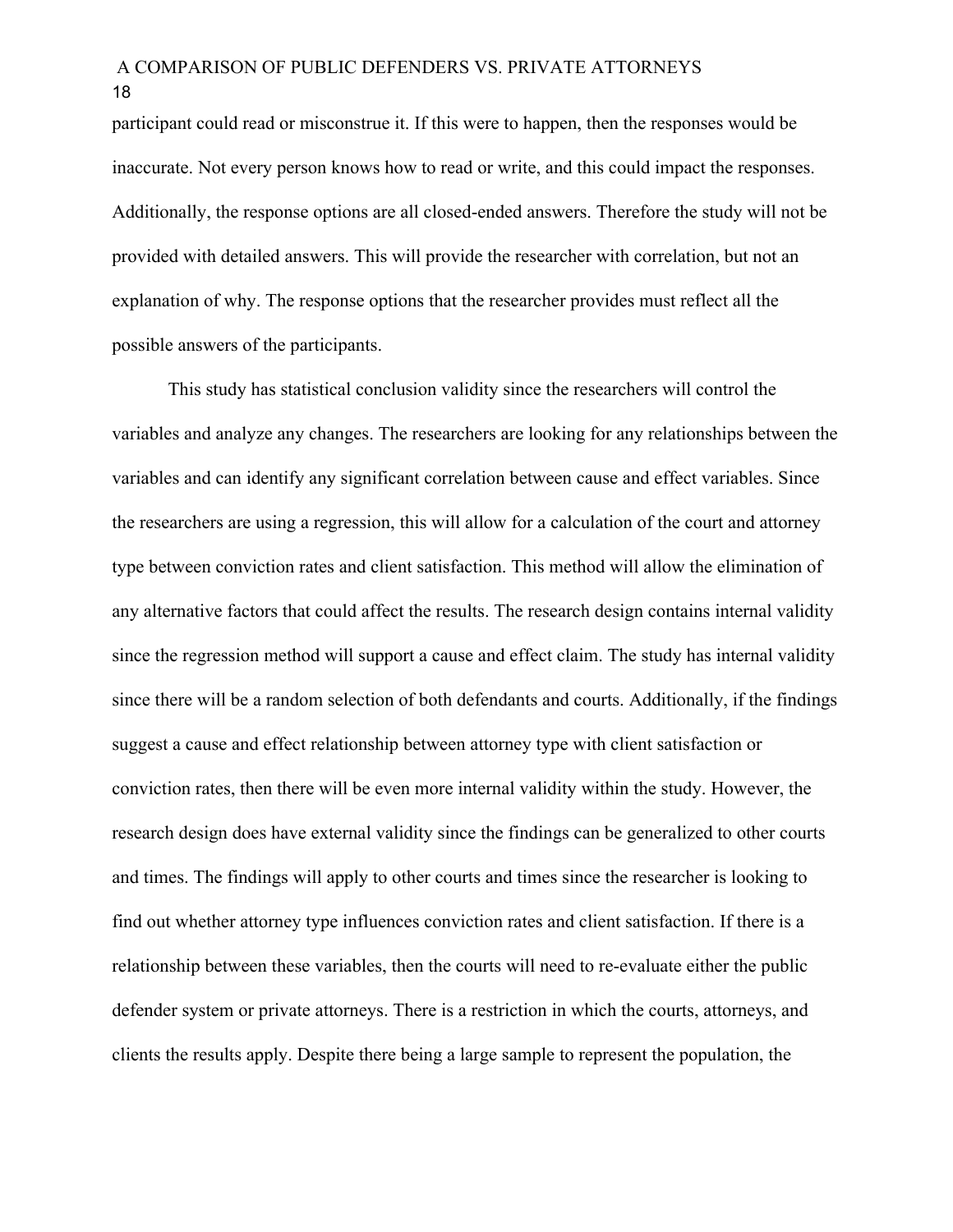findings do not represent every individual court, attorney, or client. There will be differences across from court to court, attorney to attorney, and client to client. These findings will represent the average of those selected for the study.

#### **Ethics Statement**

The study to analyze the relationship between public defenders' and private attorneys' conviction rates and client satisfaction between state and federal courts should not harm anyone involved physically. One can expect individuals not to feel comfortable addressing the topic due to various reasons, such as their disposition and personal information getting studied. Additionally, the purpose of this study to determine whether attorney type matters in terms of conviction rates. The study will require obtaining sensitive information about the research subjects; this sensitive information will be disposition cases. Attorney effectiveness could pose a high risk for potential hazard since their reputation could get undermined. However, looking across many attorneys like the study proposes to do, will protect the identities of individual attorneys. The study is not reporting on the conviction rates of each attorney but of all public defenders and private attorneys. Attorneys could feel a sense of uneasiness should the results be published, as it could potentially affect their employment. This study would not violate the rule against harming participants. However, participants can choose not to be a part of the study, and they can leave at any point. Before the study, each participant will get informed about the topic and the purpose of the research. Each participant's name will not get published with the other findings as part of the confidentiality agreement. This confidentiality ensures protection for all of the participants. The study will not provide false information to any of the participants. Each participant will receive information on the topic and the purpose, as well as the importance of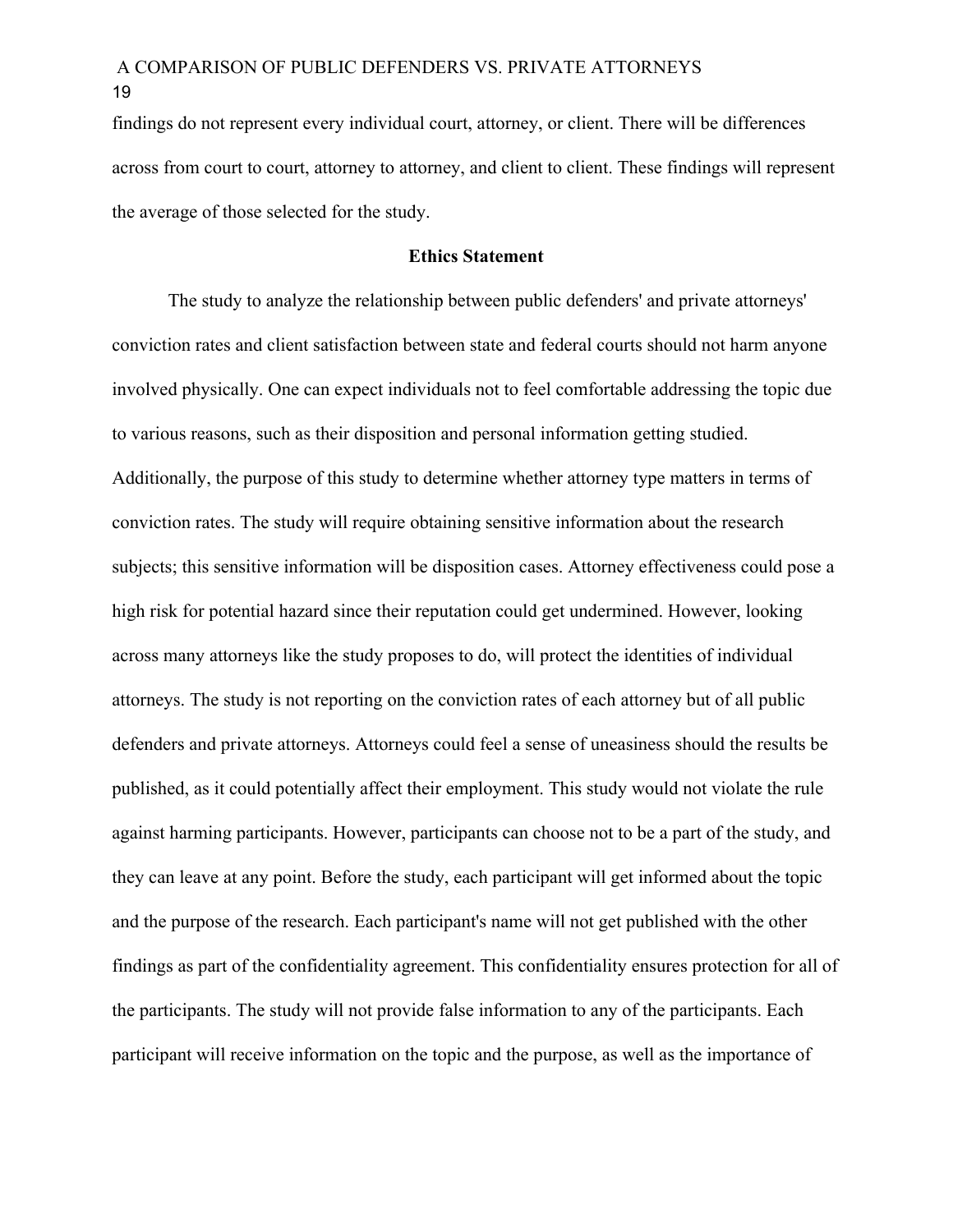analyzing the relationship between public defenders' and private attorneys' conviction rates and

client satisfaction across state and federal courts.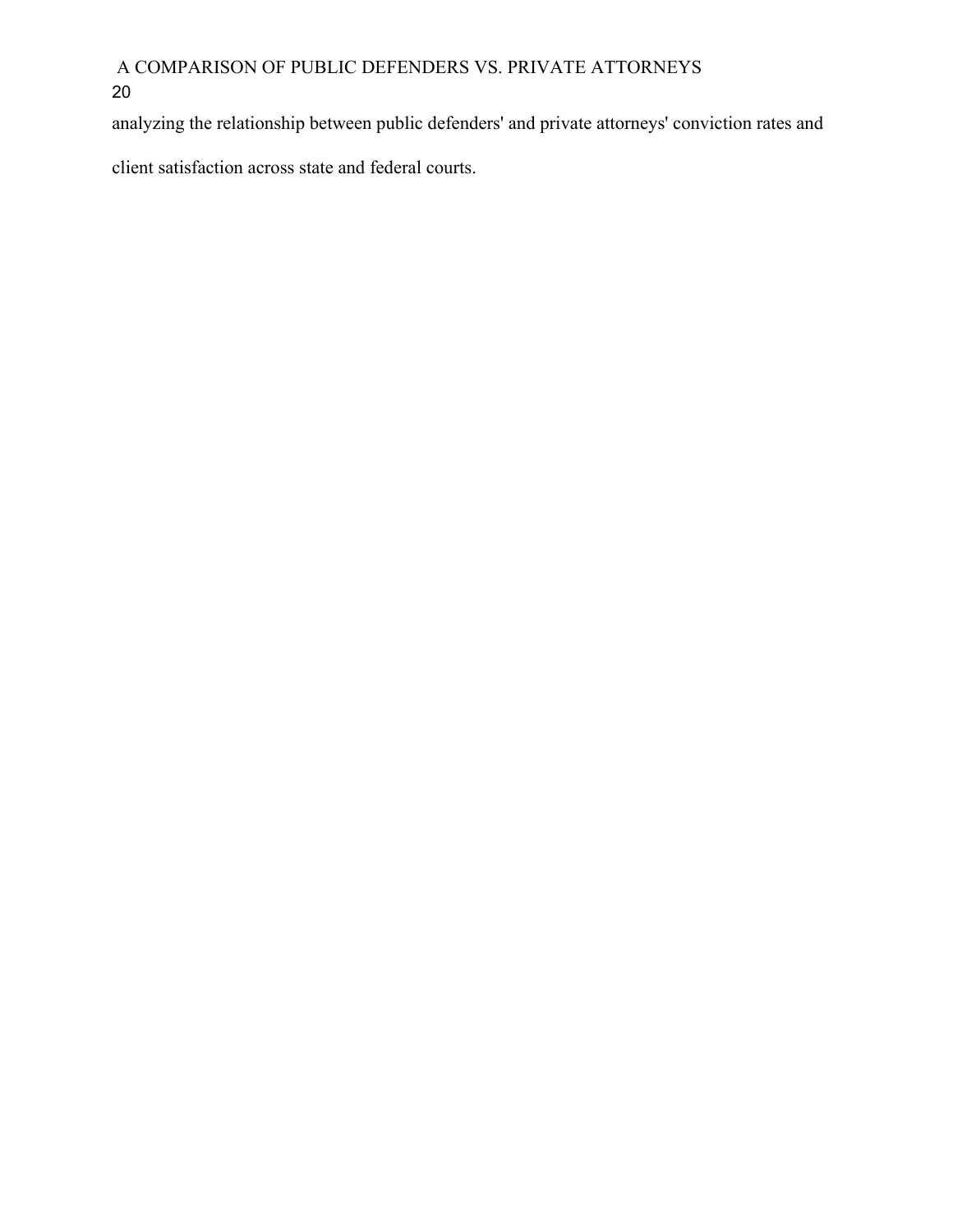### **References**

Alpert, G. P. (1979). Inadequate defense counsel: An empirical analysis of prisoners' perceptions. *American Journal of Criminal Law, 7*(1), 1-22.

Papachristos, A.V., Meares, T.L., & Fagan, J. (2012). Why Do Criminals Obey the Law? The Influence of Legitimacy and Social Networks on Active Gun Offenders. *Journal of Criminal Law and Criminology*, *102*(2), 397-440.

Bureau of Justice Statistics Special Report (2000). Defense Counsel in Criminal Cases (NCJ 179023). Washington, D.C: U.S. Department of Justice.

Cohen, T. H. (2014). Who is better at defending criminals? Does type of defense attorney matter in terms of producing favorable case outcomes. *Criminal Justice Policy Review*, *25*(1), 29-58.

Federal vs. State. (2019). Federal vs. State Courts: An Introduction. Retrieved from https://7sage.com/federal-vs-state-courts-an-introduction/

Feeney, F. & Jackson, P. G. (1990). Public defenders, assigned counsel, retained counsel: Does the type of criminal defense counsel matter. *Rutgers Law Journal*, *22*(2), 361-456.

Gitelman, M. (1971). The relative performance of appointed and retained counsel in arkansas felony cases an empirical study. *Arkansas Law Review, 24*(4), 442-452.

Hartley, R. D., Miller, H. V., & Spohn, C. (2010). Do you get what you pay for? Type of counsel and its effect on criminal court outcomes. *Journal of Criminal Justice*, *38*(5), 1063-1070.

Hoffman, M. B., Rubin, P. H., & Shepherd, J. M. (2005). An empirical study of public defender effectiveness: Self-selection by the marginally indigent. *Ohio State Journal of Criminal Law*, *3*(1), 223-256.

Maxfield, M.G., Babbie, E.R. (2015). *Research Methods for Criminal Justice and Criminology.* Stamford, CT: Cengage Learning.

Primus, E. B. (2017). *Defense counsel and public defense.* Phoenix, AZ: Academy For Justice.

Sandys, M. & Pruss, H. (2017). Correlates of Satisfaction Among Clients of a Public Defender Agency. *Ohio State Journal of Criminal Law*, *14*(2), 431-462.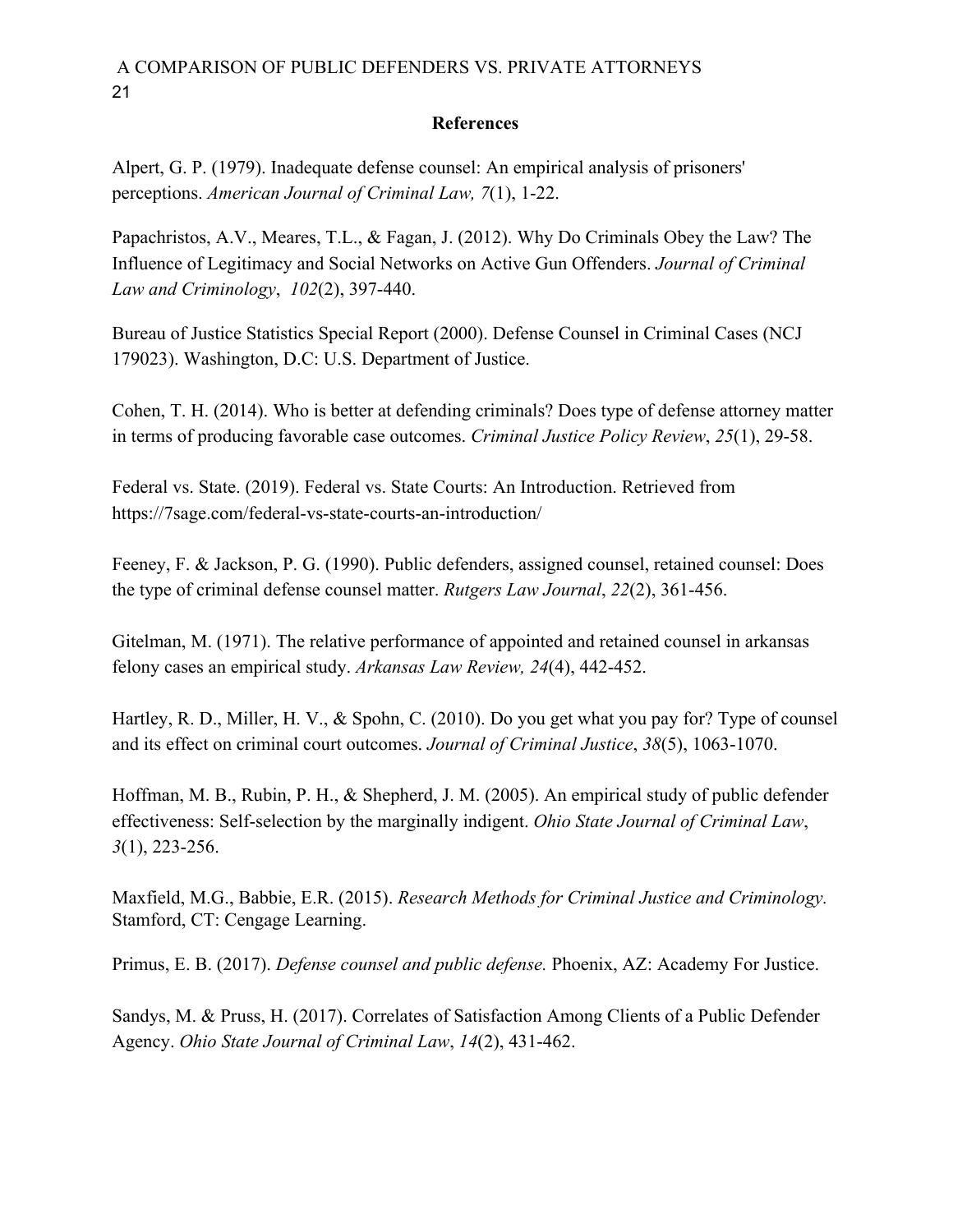Stover, R. V. & Eckart, D. R. (1975). A systematic comparison of public defenders and private attorneys. *American Journal of Criminal Law*, *3*(3), 265-300.

Willison, D. (1984). The effects of counsel on the severity of criminal sentences: A statistical assessment. *Justice System Journal, 9*(2), 87-111.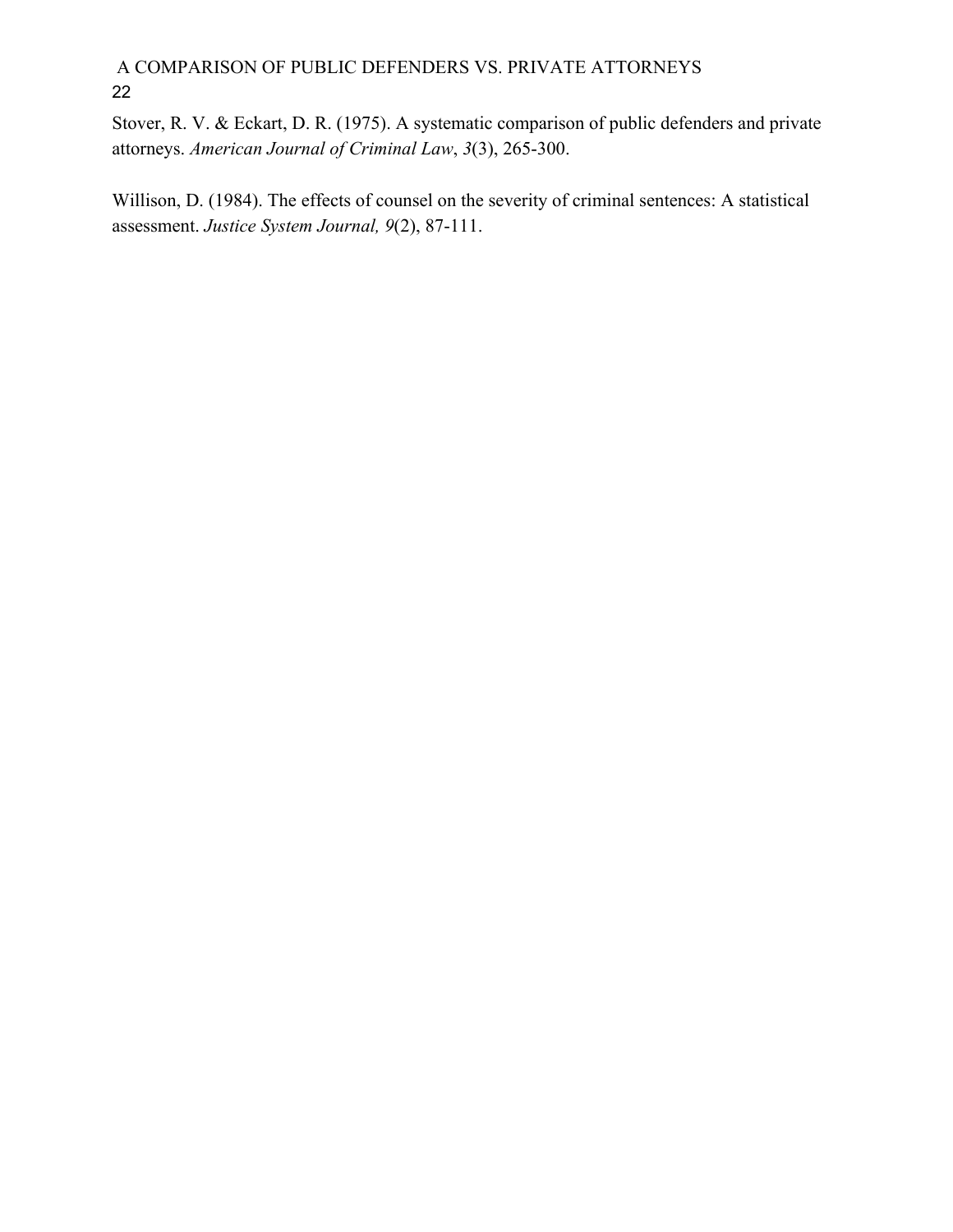### **Appendix. Survey Questionnaire and Survey Responses**

Part 1: Please circle the response option that best represents your experience

- 1. Did you have representation?
	- a. Yes
	- b. No
- 2. If yes, which type of attorney did you have represent you?
	- a. Public defender
	- b. Private attorney
	- c. Court-appointed private attorney
- 3. Which type of court was your case processed in?
	- a. State court
	- b. Federal court
- 4. Have you been convicted of prior felonies?
	- a. Yes
	- b. No
- 5. If yes, were you sentenced to prison?
	- a. Yes
	- b. No
- 6. Have you ever been on probation?
	- a. Yes
	- b. No
- 7. For this past case, were you held in pretrial detention?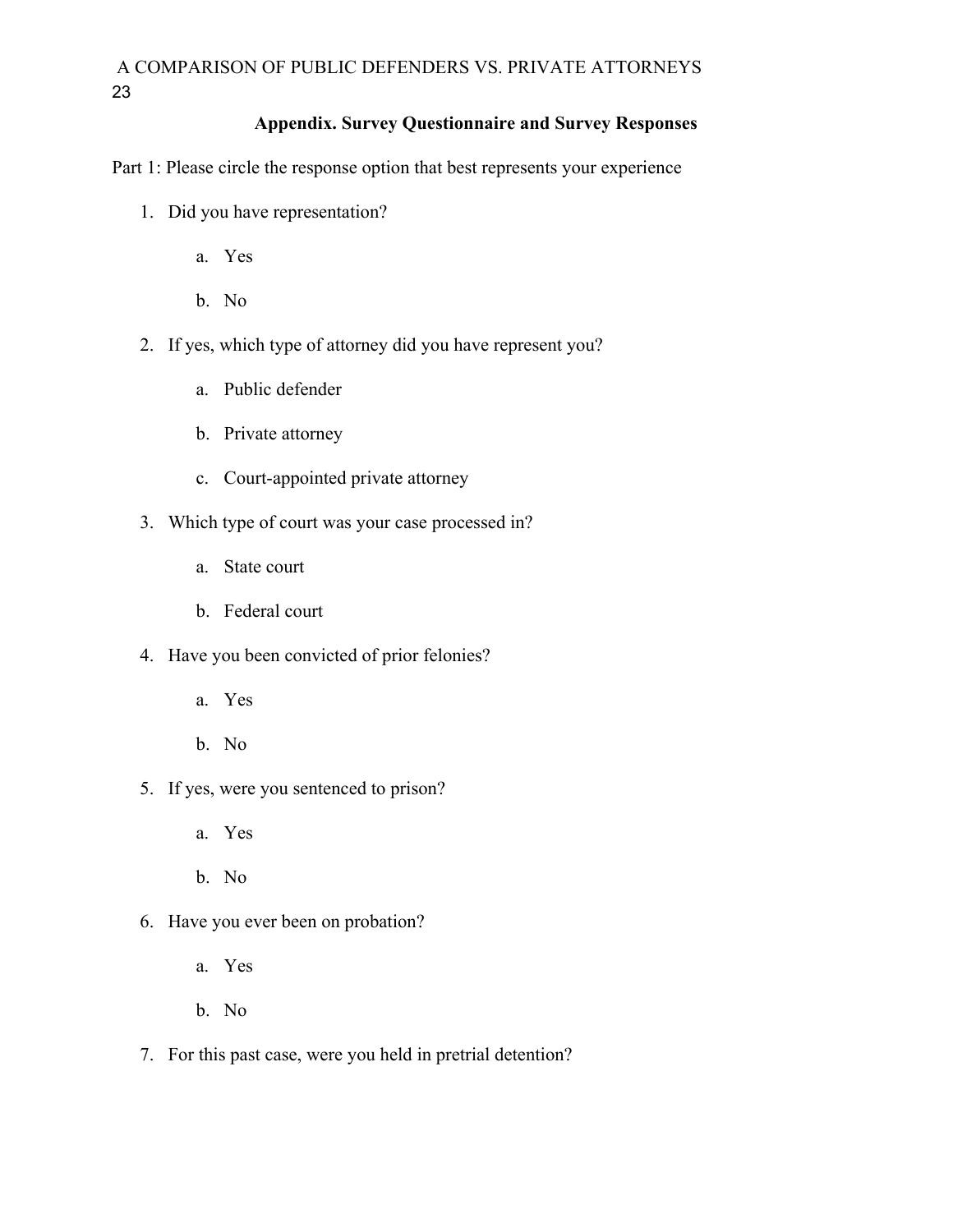- a. Yes
- b. No
- 8. What was the result of your disposition?
	- a. Guilty
	- b. Not guilty
- 9. If found guilty, did you fill out a plea bargain?
	- a. Yes
	- b. No

Part 2: Please indicate how well each of the following questions describes your representation (One means very unsatisfied, two is not satisfied, three is neutral, four is satisfied, and five means very satisfied)

1. How satisfied are you with your attorney's communication with you?

 $0 \quad 1 - 2 - 3 - 4 - 5$ 

- 2. How satisfied are you with your attorney's knowledge about the law pertaining to your case?
	- $0 \quad 1 2 3 4 5$
- 3. How satisfied are you with your attorney's skills to plan effectively for litigation?

 $0 \quad 1 - 2 - 3 - 4 - 5$ 

4. How satisfied are you with your attorney's ability to act in your best interest?

 $0 \quad 1 - 2 - 3 - 4 - 5$ 

- 5. How satisfied are you with your attorney's attention devoted to your case?
	- $0 \quad 1 2 3 4 5$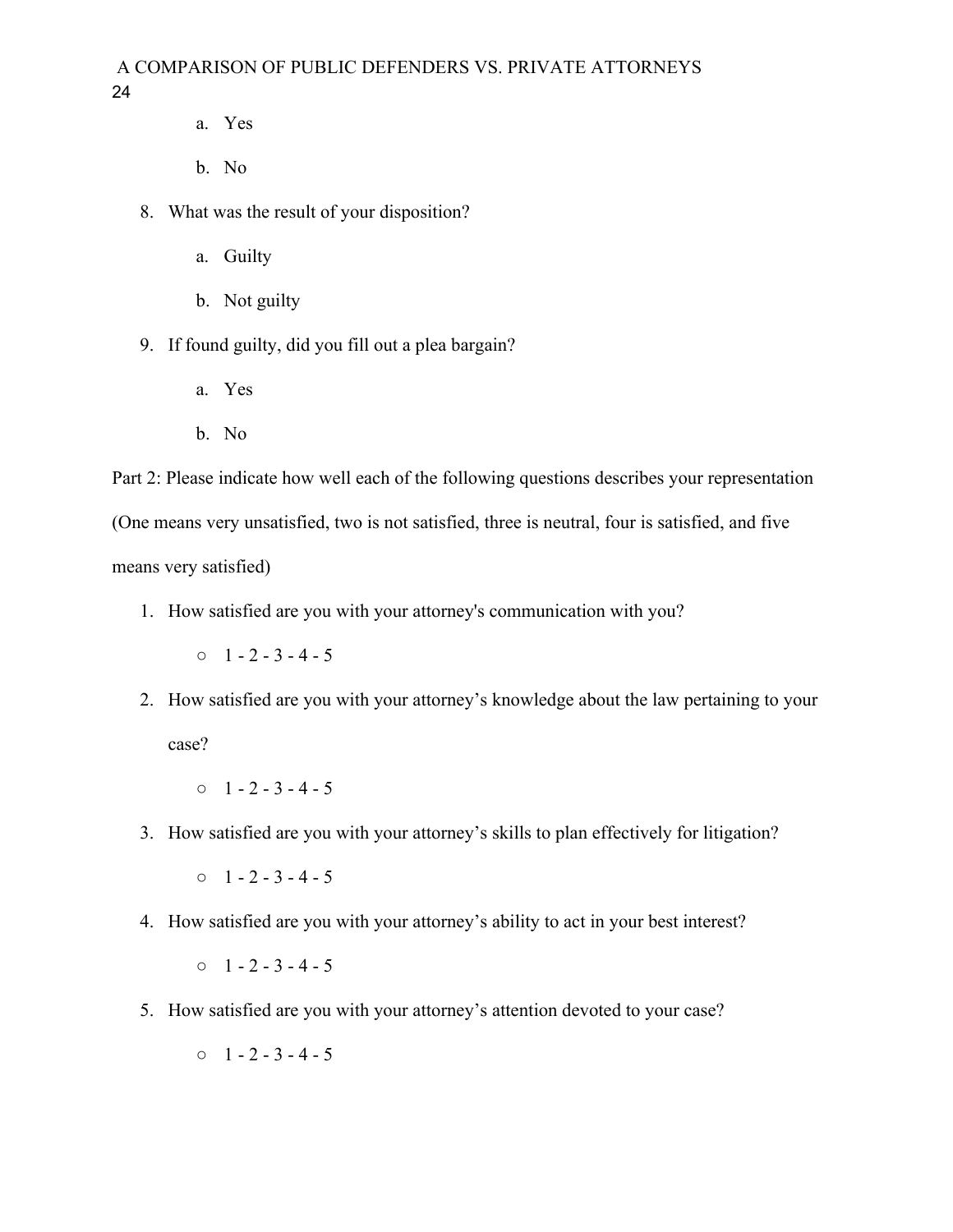6. How satisfied are you with your attorney's personal demeanor?

 $0 \quad 1 - 2 - 3 - 4 - 5$ 

7. How satisfied are you with your attorney's fairness to represent you?

 $0 \quad 1 - 2 - 3 - 4 - 5$ 

8. How satisfied are you with your attorney's accessibility?

 $0 \quad 1 - 2 - 3 - 4 - 5$ 

9. How satisfied are you with your attorney's ability to listen and understand your needs?

 $0 \quad 1 - 2 - 3 - 4 - 5$ 

10. How satisfied are you with your attorney's ability to inform you on the status of your

case?

```
0 \quad 1 - 2 - 3 - 4 - 5
```
11. How satisfied are you with your attorney's legal advice?

 $0 \quad 1 - 2 - 3 - 4 - 5$ 

12. How satisfied are you with your attorney's effort to go beyond the minimum required?

 $0 \quad 1 - 2 - 3 - 4 - 5$ 

13. How satisfied were you with your attorney treating you as a very important client?

 $0 \quad 1 - 2 - 3 - 4 - 5$ 

14. How satisfied are you with your attorney's reliability to show up on time to court proceedings?

 $0 \quad 1 - 2 - 3 - 4 - 5$ 

- 15. How satisfied are you with you attorney's ability to meet your needs?
	- $0 \quad 1 2 3 4 5$